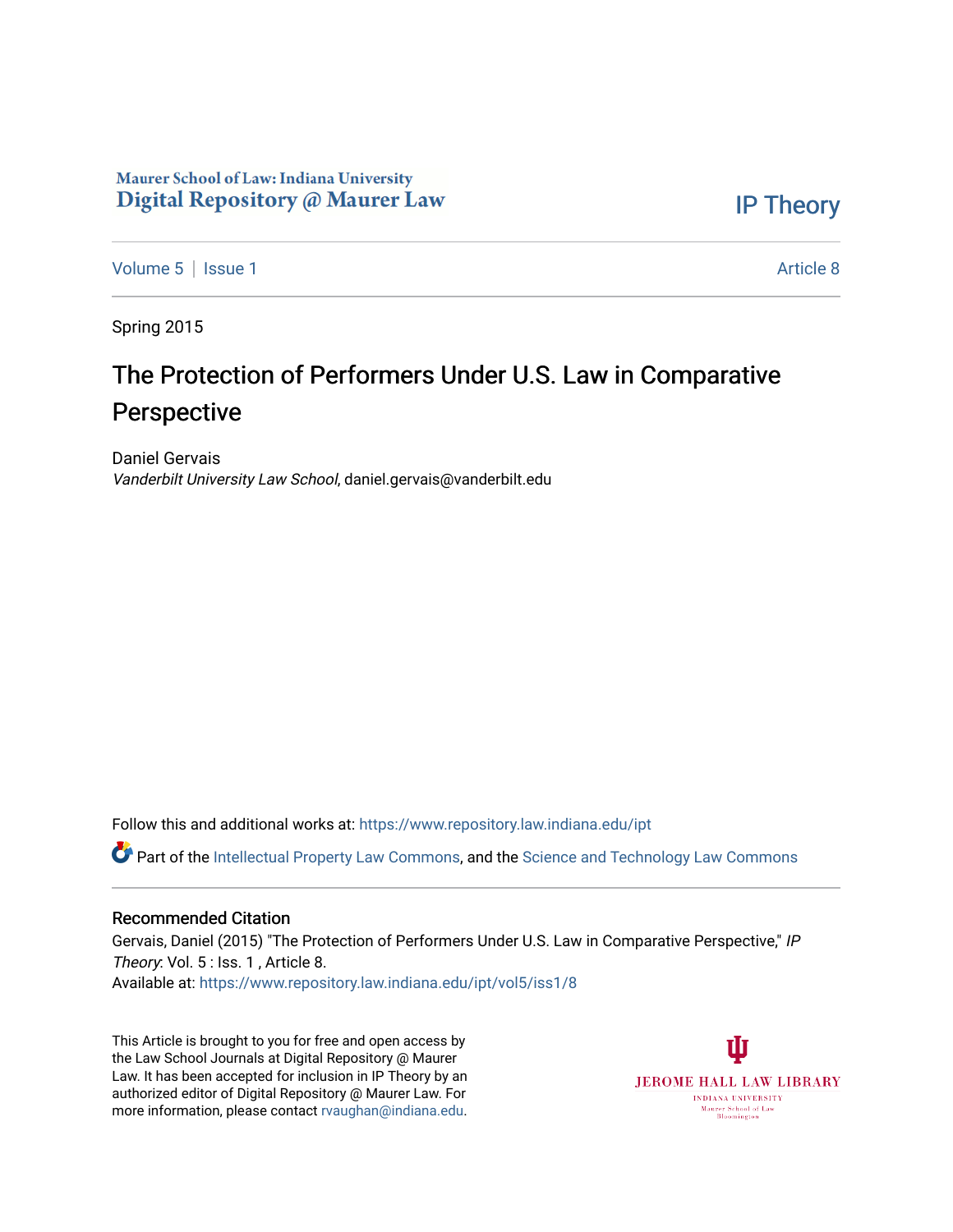

## **The Protection of Performers under U.S. Law in Comparative Perspective**

*Daniel Gervais, Ph.D.\**

## **INTRODUCTION**

The majority opinion of the Ninth Circuit panel in *Garcia v. Google, Inc.*<sup>1</sup> stands for the proposition that an actor has copyright in her performance. The case was described as horrific and generated a significant amount of traffic on LISTSERVs and social media. 2

In the opinion, Chief Judge Kozinski made three key points. First, that there was originality in the performance, as required under *Feist*<sup>3</sup>. The *Feist* court found that creative choices were necessary to generate sufficient originality to warrant copyright protection. Using *Feist* as backdrop, the *Garcia* majority found that:

An actor's performance, when fixed, is copyrightable if it evinces "some minimal degree of creativity . . . 'no matter how crude, humble or obvious' it might be." *Feist Publ'ns, Inc. v. Rural Tel. Serv. Co.*, . . . . That is true whether the actor speaks, is dubbed over or, like Buster Keaton, performs without any words at all. 4

Second, Chief Justice Kozinski found that a performance could be a derivative work of the script, noting that an unauthorized derivative received no copyright protection.<sup>5</sup>

Third, he dismissed what might seem like a Coasean argument on the impossibly high

1. 743 F.3d 1258 (9th Cir. 2014). An en banc review was pending as of this writing.

4. *Garcia*, 743 F.3d at 1263 (first omission in original and second omission added).

5. *Id*. at 1264 ("Where, as here, an actor's performance is based on a script, the performance is likewise derivative of the script, such that the actor might be considered to have infringed the screenwriter's copyright.").

<sup>\*</sup> Professor of Law, Vanderbilt University Law School; Director, Vanderbilt University Intellectual Property Program.

<sup>2.</sup> Mike Masnick, *Horrific Appeals Court Ruling Says Actress Has Copyright Interest in 'Innocence Of Muslims,' Orders YouTube to Delete Every Copy*, TECHDIRT, Feb. 26, 2014, *available at* https://www.techdirt.com/articles/20140226/12103626359/horrific-appeals-court-ruling-saysactress-has-copyright-interest-innocence-muslims-orders-youtube-to-delete-every-copy.shtml.

<sup>3.</sup> Feist Publ'ns, Inc. v. Rural Tel. Serv. Co., 499 U.S. 340 (1991). For a discussion *see* Daniel J. Gervais, Feist Goes Global: A Comparative Analysis of the Notion of Originality in Copyright Law, 49:4 J. Copyright Caw, 64:4 J. Copyright Daw,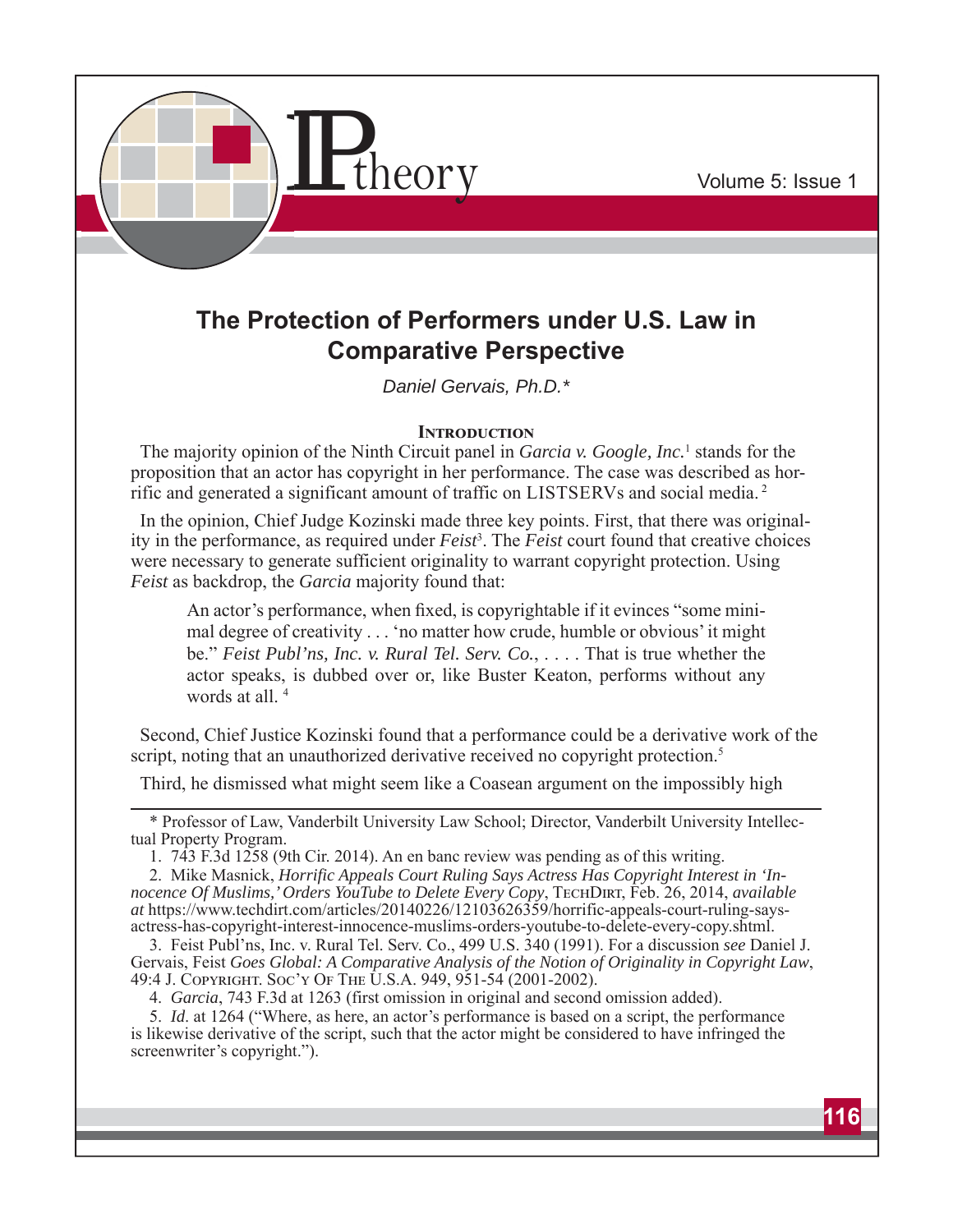transaction costs if a thicket of copyrights were recognized in film because:

As the above discussion makes clear, any analysis of the rights that might attach to the numerous creative contributions that make up a film can quickly become entangled in an impenetrable thicket of copyright. But it rarely comes to that because copyright interests in the vast majority of films are covered by contract, the work for hire doctrine or implied licenses.<sup>6</sup>

The dissent also makes interesting points, in particular in drawing a clear distinction between a performance and a work in a copyright context—a distinction which, the dissent opines, is solidly anchored in the text of the statute:

Section 101 of the Act is also instructive, because it differentiates a work from the performance of it. It defines "perform a 'work'" to mean "to recite, render, play, dance or *act it*." 17 U.S.C. § 101 (emphasis added). Given this provision, it is difficult to understand how Congress intended to extend copyright protection to this acting performance. . . . An acting performance resembles the "procedure" or "process" by which "an original work" is performed. . . . Therefore, "[i]n no case does copyright protection" extend to an acting performance, "regardless of the form in which it is described, illustrated, or embodied in" the original work.<sup>7</sup>

Wherever this case ends up in the courts, it raises fundamental questions about US law as it applies to performed works. This Essay uses a comparative lens to shed some hopefully useful light on the debate. The Essay proceeds essentially in two parts. First, the Essay explores and critiques the international protection of performers' rights using both history and policy as focal points. The following part describes the protection of performers and other owners of "related rights" in US law and explains the differences that adopting a related rights regime would bring about in the United States.

## **II. THE INTERNATIONAL PROTECTION OF PERFORMERS**

## *A. Are Performances Works?*

The dissent in *Garcia* is correct of course in pointing out that the Copyright Act draws a distinction between works and performances.<sup>8</sup> That is not dispositive, however. It is not because a performance is a performance that it then cannot also be a work.

<sup>8.</sup> *See* 17 U.S.C. § 101 ("work" and "perform"). The statute uses the term "performance" elsewhere, such as in 17 U.S.C. § 110, and apparently to mean something other than "work" because it refers to "performance(s) of a work."



<sup>6.</sup> *Id*. at 1265.

<sup>7.</sup> *Id*. at 1270 (Smith, J., dissenting) (emphasis in original) (omissions added).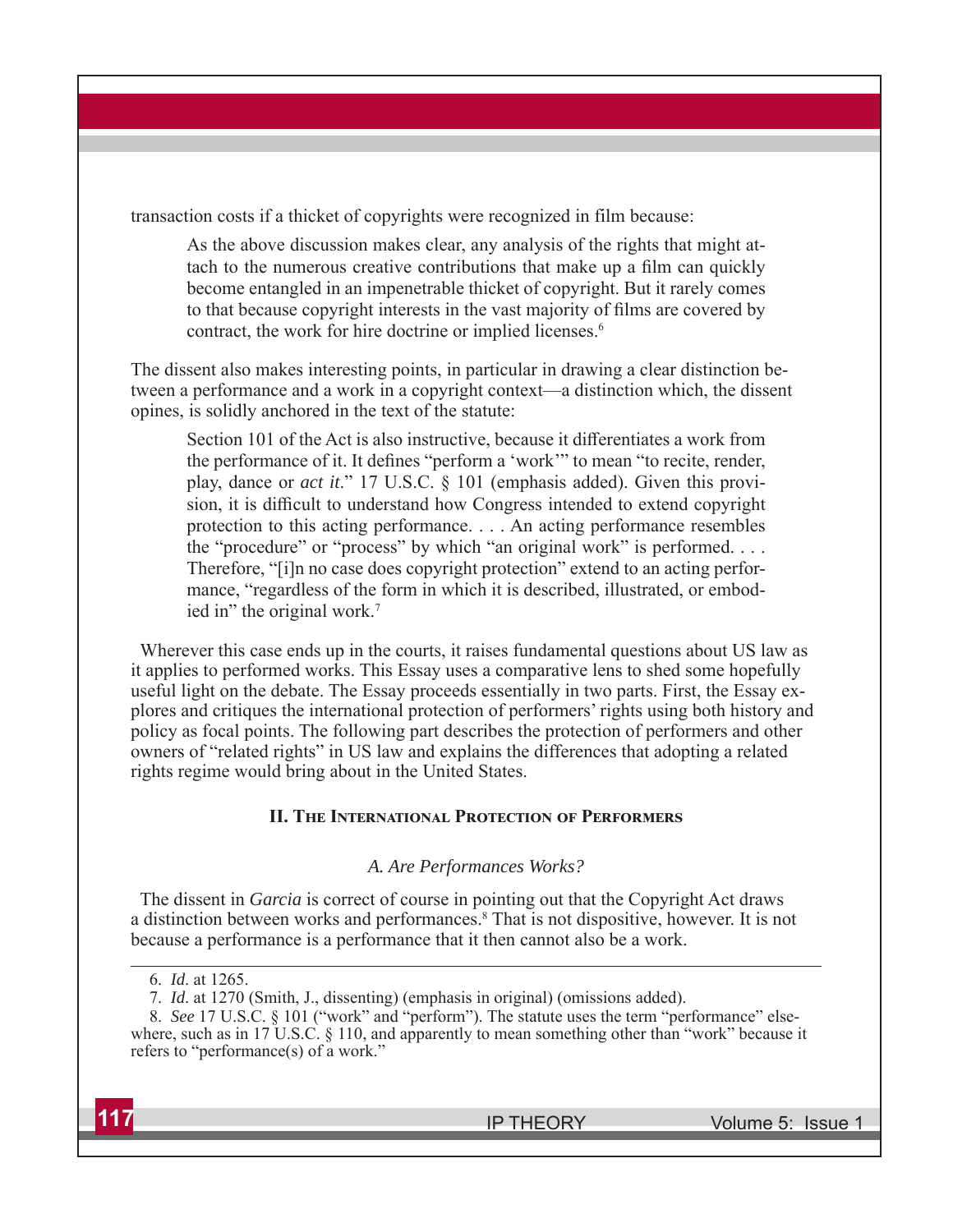Actors can (and usually do) make what one might describe in everyday language as creative contributions to audiovisual productions such as a motion pictures. 9 This might lead to the suggestion that actors should be protected against some unauthorized uses of their creative contributions. In copyright terms, actors arguably make "creative choices," the common test for originality in many countries and the Berne Convention, though there are variations in its application.<sup>10</sup>

A similar analysis applies to music. Is Yehudi Menuhin's version of J.S. Bach's sonatas or Brahms' violin concerto in D minor op. 77 not "creative"? Does it not exhibit "creative choices"? To quote Eric Taver:

It is of course in the 1949 recording with the Lucerne Festival Orchestra [of the above-mentioned Brahms Concerto] that one must listen to Menuhin throw himself at the notes while taking every imaginable risk. It is here that the Menuhin we will later come to know shows his colors, the Menuhin whose left hand climbs into the stratosphere while pulling at each note, catching it at the end of a finger and vibrating it to limit the risk of going astray. Menuhin is establishing his own style, a lively sound snatched from the string....<sup>11</sup>

Professor Adrian Sterling offers an interesting analysis of this fact pattern. He suggested that when Rubinstein plays Beethoven, he "sees the printed notes and plays accordingly."12 "Beethoven," he adds, "is certainly the author of the work as set down in the printed notes. Is Rubinstein the author of the particular presentation of the collection of sounds, so that his performance constitutes a work in its own right?"13 He then suggests that many nationalities have decided against protecting only some performances (those that bring an original or creative contribution to the performance) and opted to protect all, thus cutting the "Gordian

11. Eric Taver, *Yehudi Menuhin (1916-1999): Three stages in the Life of a Violinist*, CULTURE KIOSQUE (May 7, 1999), available at http://www.culturekiosque.com/klassik/features/rhemenuhin\_e. html. The Author may not be completely objective here. One of the Author's greatest privileges in life was to work closely with maestro Menuhin for two years on a copyright reform project in the 1990s. Should the reader want to experience the 1949 recording, part of it is available on Youtube,*Brahms Violin concerto Cadenza Menuhin – Furtwangler 1949*, YouTube, https://www. youtube.com/watch?v=v6e5P1RvZOI.

12. J.A.L. STERLING, INTELLECTUAL PROPERTY RIGHTS IN SOUND RECORDINGS, FILM AND VIDEO: PROTECTIONOFPHONOGRAPHISANDCINEMATOGRAPHICRECORDINGSANDWORKSINNATIONALANDINTER-NATIONAL LAW 324 (1992)

13. *Id*.

 $9.$  \*\*\* \*\*\* \*\*\*

<sup>10.</sup> *See* Elizabeth F. Judge & Daniel Gervais, *Of Silos and Constellations: Comparing Notions of Originality in Copyright Law*, 27:2 CARDOZO ARTS & ENT. L. J. 375, 404 (2009) ("Although the wording of the [different originality] standards [in various jurisdictions] might suggest that the results would frequently diverge—industriousness would seem on its face to be much more lenient than intellectual creation or creativity—the judicial application of the standards has narrowed the gap by insisting on a sufficient degree of skill and labor, on one end, and accepting a very low degree of creativity, on the other. As the U.S. Supreme Court took pains to clarify with respect to *Feist*, "the requisite level of creativity is extremely low; even a slight amount will suffice. The vast majority of works make the grade quite easily[.]")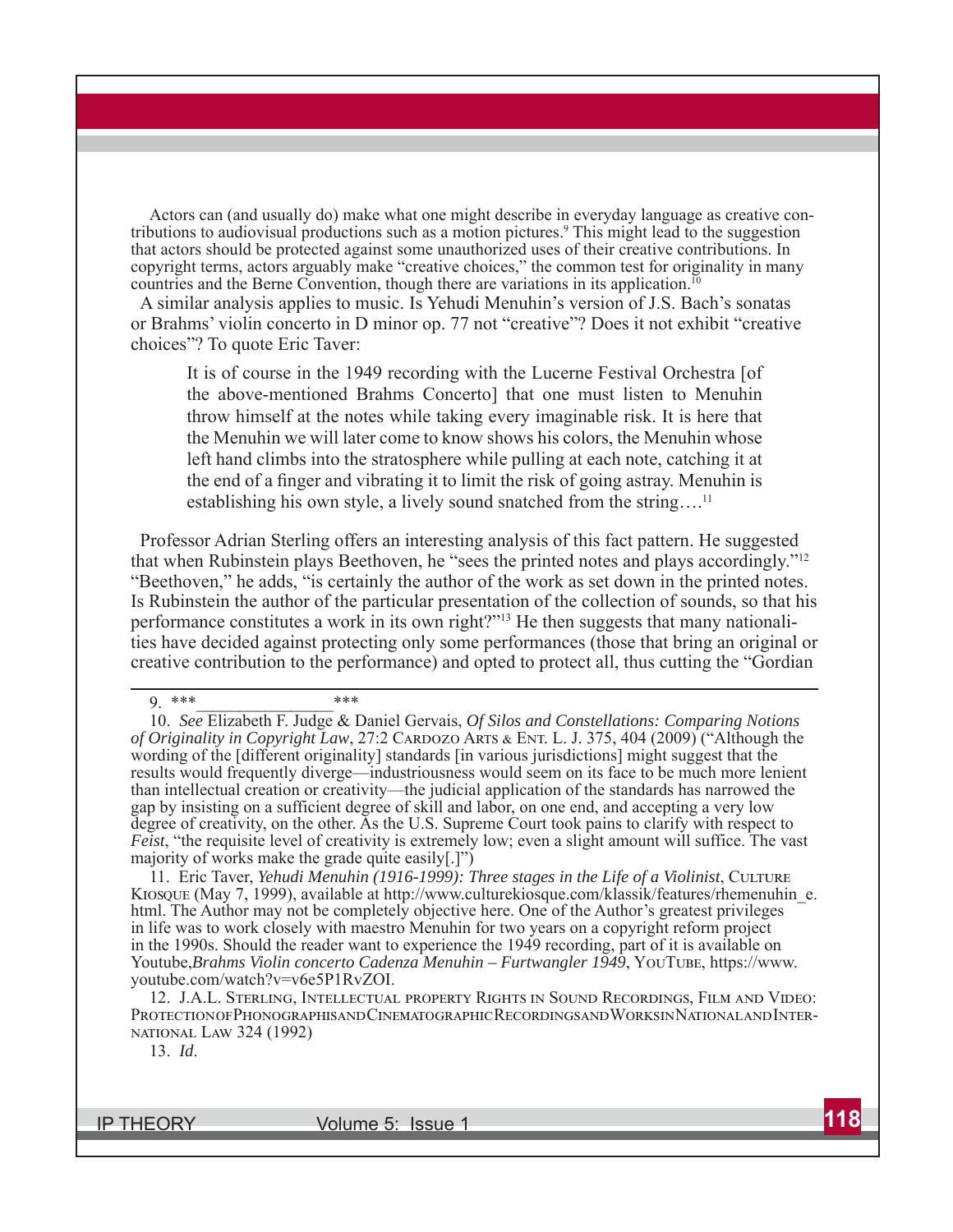#### knot."<sup>14</sup>

This sounds like opting for a separate category of rights and excluding performers from copyright might decide the issue from a policy angle but again, it does not. Far from it. For one thing, in copyright, "proper" copyright protection is granted to authors of original photographs, though there is no formally agreed criterion to define originality in this context.15 Some more "technical" photography (where there is little if any room to make a creative contribution) might thus be excluded.<sup>16</sup> Indeed, a number of countries provide separate protection for nonoriginal photographs.17 It is, in other words, a complicated matter. Let us dive a little deeper into the matter.

#### *B. The Emergence of Neighboring Rights and the Rome Convention*

From an international perspective, the debate about whether performances can also be copyrighted works seems a bit surreal nowadays because performers' rights are protected as related or neighboring rights, that is, rights related to, or neighboring on, copyright proper.<sup>18</sup> Where does this spate protection of performers come from?

The protection of performers was discussed during much of the twentieth century.<sup>19</sup> Efforts

16. *See, e.g*., Oriental Art Printing, Inc. v. Goldstar Printing Corp., 175 F. Supp. 2d 542 (S.D.N.Y. 2001) in which the court held that pictures of Chinese food dishes taken for a menu lacked sufficient artistic quality to be copyrightable. The originality bar even of pictures of preexisting art is set quite low. *See* FragranceNet.com, Inc. v. FragranceX.com, Inc. 679 F. Supp. 2d 312 (E.D.N.Y. 2010). Judge Kaplan discussed the issue at length in a comparative (UK/US) perspective in Bridgeman Art Library, Ltd. v. Corel Corp. 25 F. Supp. 2d 421 (S.D.N.Y. 1998).

17. For example in the Nordic countries, "'simple' photographs, which are photographic products that do not meet the originality criterion, have a shorter and lesser protection than artistic works." Rainer Oesch, *Nordic Countries*, *in* COPYRIGHT AND PHOTOGRAPHS: AN INTERNATIONAL SURVEY 231, 262 (Ysolde Gendreau et al., eds., 1999). The same is true under section 72 of the German Copyright Act. See Axel Nordemann, *Germany*, *in* COPYRIGHT AND PHOTOGRAPHS: AN INTERNATIONAL SURvey 135, 140 (Ysolde Gendreau et al., eds., 1999).

18. The expression "neighboring rights" is commonly used to refer to rights "granted by the Rome Convention to performers, producers of phonograms and broadcasting organizations." WORLD INTELLECTUAL PROPERTY ORGANIZATION, GUIDE TO THE ROME CONVENTION AND THE PHONOGRAMS CONvention 7 (1981) [hereinafter Guine]. Reference is made here to the *International Convention for the Protection of Performers, Producers of Phonograms and Broadcasting Organisations*, Oct. 26, 1961, 496 U.N.T.S. 43, *available at* http:// www.wipo.int/treaties/en/ip/rome/pdf/trtdocs\_wo024.pdf [hereinafter *Rome Convention*]. The expression related rights is used by the European Union and the World Trade Organization's *Agreement on Trade-Related Aspects of Intellectual Property Rights, Including Trade in Counterfeit Goods: General Agreement on Tariffs and Trade-Multilateral Trade Negotiations (The Uruguay Round)*, 33 I.L.M. 81, art. 13 (December 15, 1993),*available at* http:// www.wto.int/english/docs\_e/legal\_e/27-trips.pdf [hereinafter *TRIPS Agreement*].

19. GUIDE, *supra* note 19, at 7.



<sup>14.</sup> *See id.*

<sup>15.</sup> *See* Sam Ricketson, *International Conventions*, *in* COPYRIGHT AND PHOTOGRAPHS: AN INTERNA-TIONAL SURVEY 15, 24 (Ysolde Gendreau et al., eds., 1999).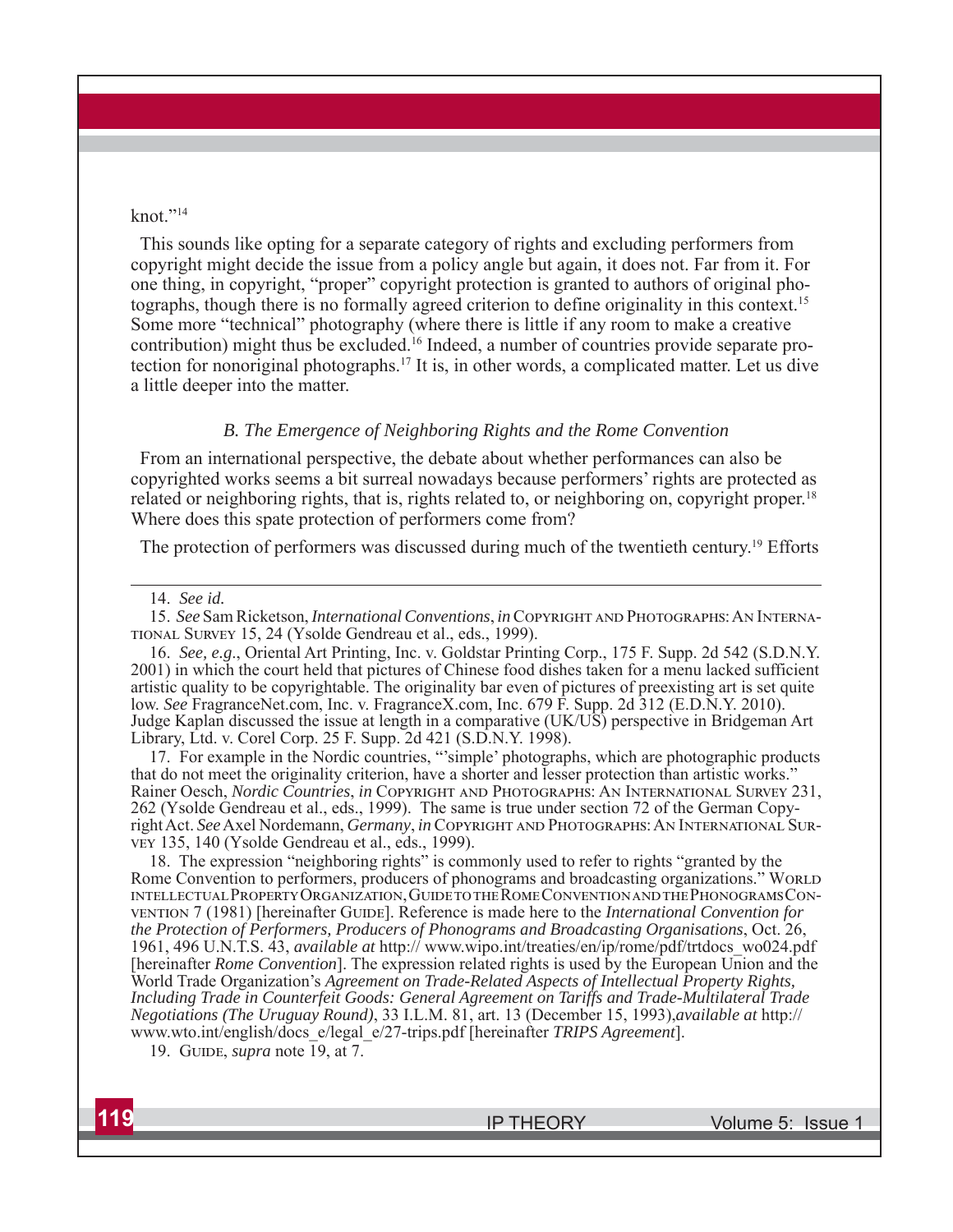to protect at least some performances were initially supported by the same organization that drafted the main international copyright treaty, namely the Berne Convention.<sup>20</sup> The original text of that Convention (September 1886) was updated by the adoption of a protocol or revised several times, namely in Paris (1896), Berlin (1908), Rome (1928), Brussels (1948), and Stockholm (1967).<sup>21</sup> An Appendix for developing countries was added to the Stockholm text, and the combination is now referred to as the "Paris Act" of the Berne Convention.<sup>22</sup> It is at the 1948 conference in Brussels that it almost happened. As professors Ricketson and Ginsburg explain, in 1939, the International Office<sup>23</sup> had prepared draft provisions "connected with" the Berne Convention that would have protected performers.<sup>24</sup>

The document was discussed but the outbreak of World War II, which led to the postponement of the revision conference (eventually held in 1948), also meant that the issue of performers' rights had to be set aside at that conference because Berne member countries, "many of whom had been on opposite sides during the recent war," had diverging views on the matter.25

Performers did not abandon their quest. A new coalition was formed. It created a role not just for BIRPI/WIPO as in previous discussions but also for UNESCO, a new organization at the time created (with the United Nations) after World War II. UNESCO was active early on in copyright circles with the adoption of the Universal Copyright Convention in 1952, with support from the United States.<sup>26</sup> Perhaps more importantly, the International Labor Office (ILO), which was "concerned with the interests of performers, as the victims of tech-

20. *Id*. (" [T]he international Literary and Artistic Association (ALAI) at its Congress in Weimar in 1903 looked sympathetically at the light of solo performers.") Reference is made here to the Berne Convention for the Protection of Literary and Artistic Works, Sept. 9, 1886; revised July 24, 1971 and amended 1979; entered into force for United States Mar. 1, 1989 (Sen. Treaty Doc. 99-27)) 1 B.D.I.E.L. 715 [hereinafter Berne Convention]. On the role of ALAI as drafter of the original text of the Berne Convention, *see* Sam Ricketson and Jane C. Ginsburg, I International Copyright and NEIGHBOURING RIGHTS: THE BERNE CONVENTION AND BEYOND 49-58 (Oxford University Press, Inc. 2006) (1987).

21. An English version of all records of all those diplomatic conferences is available in WIPO, 1886-1986: BERNE CONVENTION CENTENARY 136-219 (1897).

22. *Id.* 220-23. *See also* RICKETSON AND GINSBURG, *supra* note 20, at 131-32.

23. That is, the *Bureaux Internationaux Réunis pour la Protection the la Propriété Intellectuelle* (BIRPI), the predecessor of WIPO. *See* WIPO, 1967-1992: The FIRST TWENTY FIVE YEARS OF THE WORLD INTELLECTUAL PROPERTY ORGANIZATION 21-28 (1992).

24. RICKETSON AND GINSBURG, *supra* note 21, at 1210.

25. *Id*.

26. Universal Copyright Convention of September 6, 1952, 6 U.S.T. 2731, T.I.A.S. 3324, 216 U.N.T.S. 132, as revised at Paris on July 24, 1971. It came into force with respect to the United States on September 16, 1955. *See* Copyright Office, *Circular 38a: International Copyright Rela*tions of the United States, U.S. COPYRIGHT OFFICE May 1999, at 2, *available at* http://www.copyright. gov/circs/circ38a.pdf. For a discussion, *see* Yale Law Journal, *International Copyright Protection and the United States: The Impact of the UNESCO Universal Copyright Convention on Existing Law* 62 YALE L. J. 1065 (1953).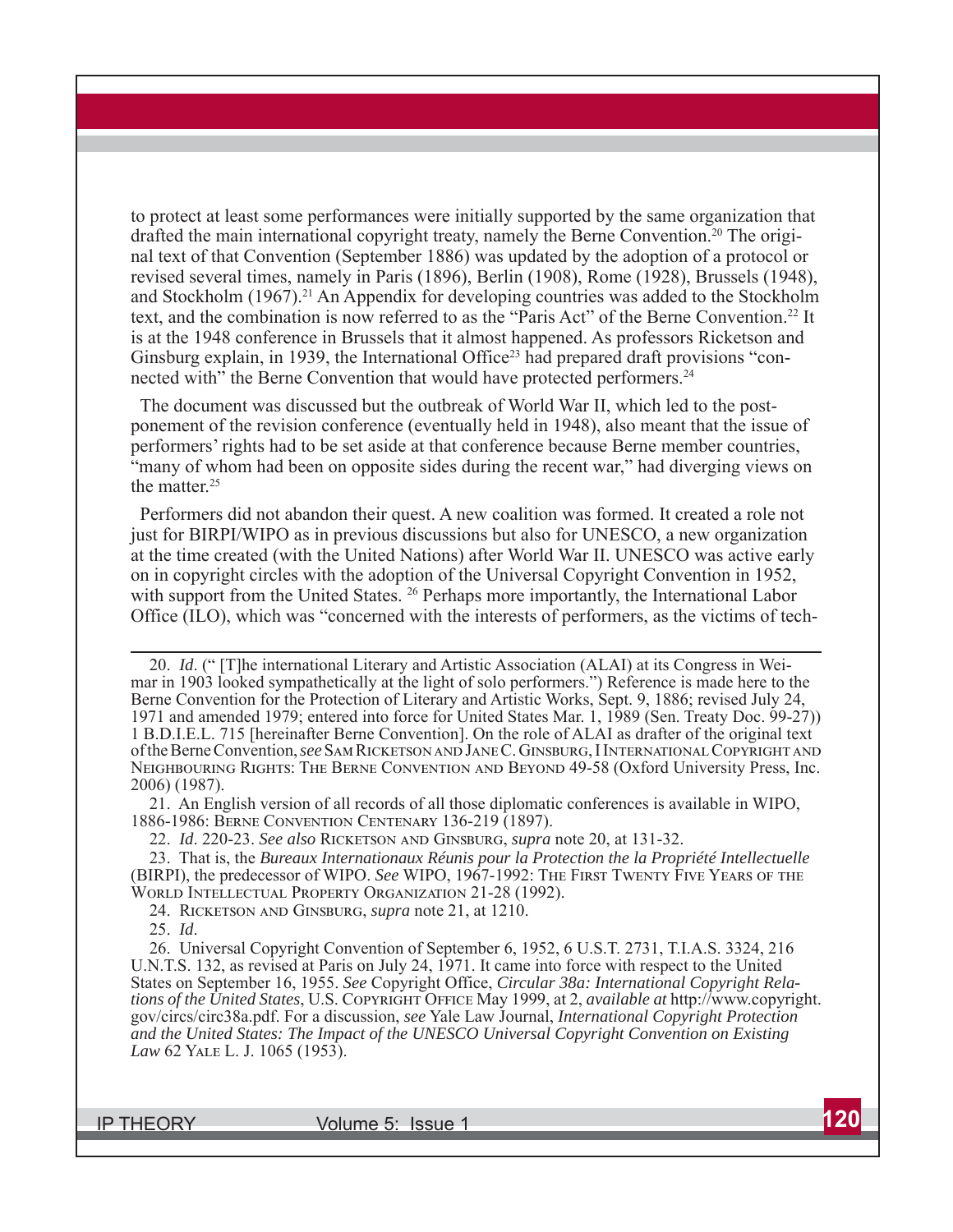nological unemployment" due in large part to the invention of recording techniques, joined the debate.27 This meant that the status of performers was considered not only as "creators" but also, and perhaps first, as employees.

A view held by many (mostly European) negotiators at the time was that at least some music performances could be considered "works" in their own right, but many also felt that parsing those worthy of "work" (i.e., full copyright) status from more "mechanical" performances (that is, not exhibiting sufficient "originality"), combined with strong pressure from certain associations of composers, doomed the case for recognition of full copyright for performers.

A first draft convention protecting the rights of performers separately from authors, and also those of sound recording producers and broadcasting organizations, was produced for a meeting in Rome in 195128. The ILO convened a separate meeting in Geneva in 1956 to draw up "detailed rules for the protection of performers."29 UNESCO and BIRPI organized a parallel meeting in Monaco a year later, which produced a different draft text.<sup>30</sup> The Geneva and Monaco drafts were combined and modified at The Hague in 1960.31 A text was finally adopted in Rome in October 1961.32

Without purporting to summarize the Rome Convention, it is worth noting that it protects performers' rights for a minimum period of 20 years computed from the end of the year in which fixation occurs or the performance took place.<sup>33</sup> Article 7 of the Convention provides performers with *inter alia* protection against unauthorized fixation of their performance and against the reproduction of such unauthorized fixations.34 Also worth noting, while the Convention defines performers in a way that would protect not just music performers but also actors,<sup>35</sup> once a performer consents to incorporation of his performance into a visual or audiovisual fixation, then Article 7 has no further application.<sup>36</sup>

Linguistically, the fact that not all performances are equal is quite visible in the text of the Convention itself. While the English version of the Rome Convention refers to "performers,"37 the French and Spanish version use two words to distinguish two categories

32. RICKETSON AND GINSBURG, *supra* note 21, at 1211. *See also* GUIDE, *supra* note 19, at 9.

33. *Rome Convention*, *supra* note 19, art. 14.

34. *Id.* art. 7(1).

35. *Id*. art. 3(a) ("'[P]erformers' means actors, singers, musicians, dancers, and other persons who act, sing, deliver, declaim, play in, or otherwise perform literary or artistic works.")

36. *Id*. art. 19 ("Notwithstanding anything in this Convention, once a performer has consented to the incorporation of his performance in a visual or audio–visual fixation, Article 7 shall have no further application.")

37. *See Rome Convention, supra* note 18.

<sup>27.</sup> RICKETSON AND GINSBURG, *supra* note 21, at 1211.

<sup>28.</sup> *Id*.

<sup>29.</sup> GUIDE, *supra* note 18, at 9.

<sup>30.</sup> *See id.*

<sup>31.</sup> *See id.*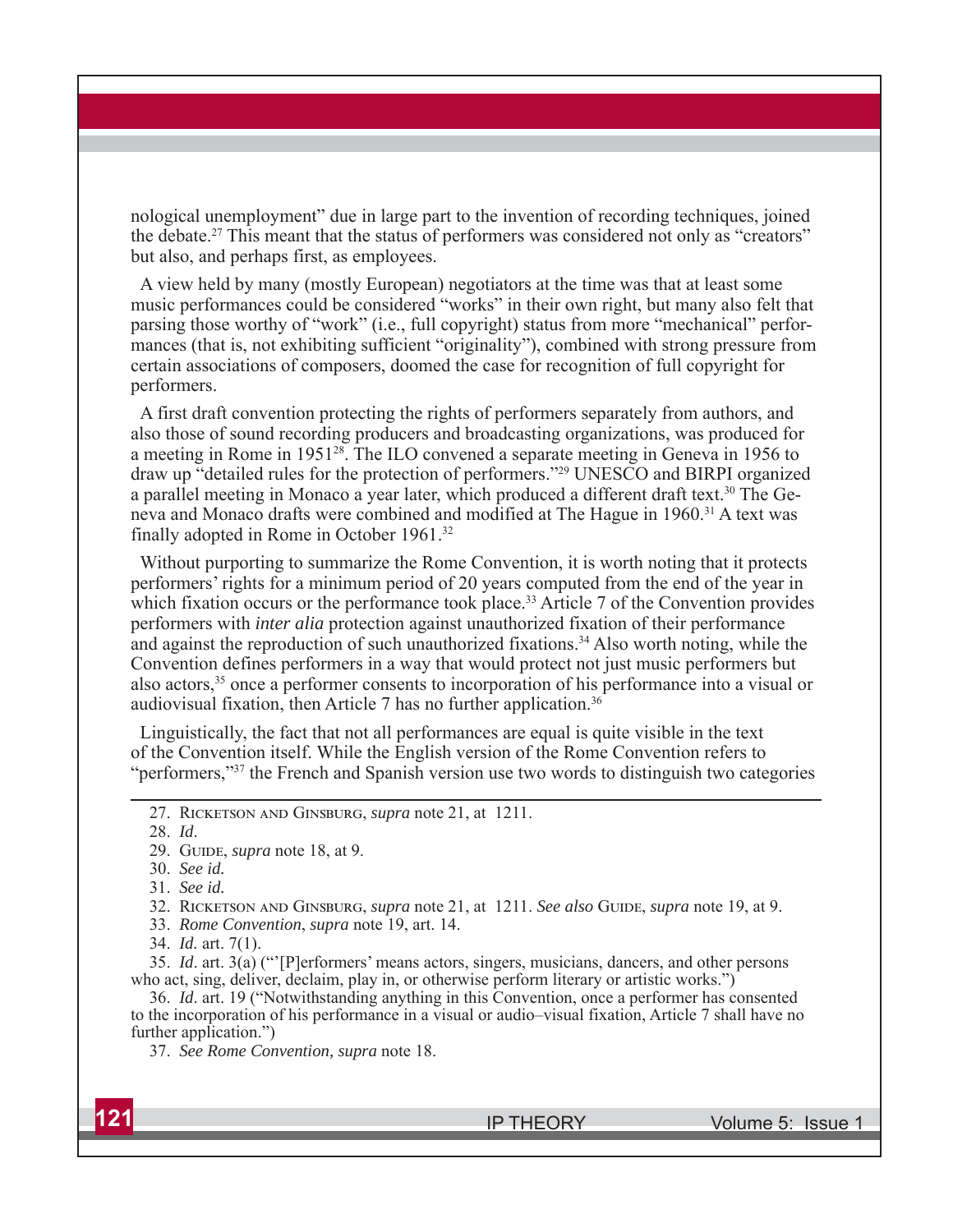of performers. In French, the terms are *interprètes* and *exécutants*; in Spanish, *interpretes* and *ejecutantes*. This terminological distinction suggests that some performances are so tied to the underlying musical work that the performer merely "executes" them, almost in the way that a computer executes a program. Short of making mistakes, two equally skilled and competent performers should thus produce "executions" with little if any room to express their creativity. Other performances, however, put a personal touch and clearly add to the music as written, as in the Menuhin example above.<sup>38</sup>

The laws of certain countries did incorporate that very distinction. As the Argentinean delegate to the Conference that adopted the 1961 Rome Convention explained:

Argentine law […] protects *interpretes* (interpretative artistes) –without referring to *ejecutantes* (executant artistes)—had led to certain judicial decisions from the benefit of which executant artistes proper were in general excluded.<sup>39</sup>

The distinction matters, because some performances, the distinction implies, may not rise to the level of originality required, but that may not be a valid reason to dismiss copyright protection of all performances. As Professors Ricketson and Ginsburg explain, the argument that performers (and in deed sound engineers, a matter to which this Essay returns below) use "technical skills" is no excuse to deny full copyright protection to at least certain performances.40 After all, "the inclusion of photographs and cinematographic films within the scope of the Berne Convention undermines an argument that tries to distinguish the kind of skill applied in the creation of these various works."41 Indeed, "[t]he truth is that there is no logical reason, based on the need for literary or artistic creation, why [performers] should not be protected under the Berne Convention."42 The *Guide to the Rome Convention* goes a step further, in declaring that "performances of artistes are of their nature acts of spiritual creation."43

The ILO view that that recording techniques might make the work of performers less frequently necessary and thus lead to employment issues can, in fact, be seen as a *positive* development for performers' rights. As the three intergovernmental organizations responsible for the administration of the Rome Convention noted:

Up to the end of the last  $[19<sup>th</sup>]$  century, the artistes' offerings (actors in a play, operatic and concert singers, musicians playing pieces of music, circus and variety artistes doing their turns, etc.) had an ephemeral character. […]The in-

<sup>38.</sup> *See supra* note 11 and accompanying text.

<sup>39.</sup> ILO, UNESCO, & BIRPI, RECORDS OF THE DIPLOMATIC CONFERENCE ON THE INTERNATIONAL PROTECTIONOFPERFORMERS, PRODUCERSOFPHONOGRAMSAND BROADCASTING ORGANIZATIONS 77 (1968) [hereinafter RECORDS].

<sup>40.</sup> RICKETSON AND GINSBURG, *supra* note 21, at 1206.

<sup>41.</sup> *Id*.

<sup>42.</sup> *Id*. at 1206-07.

<sup>43.</sup> GUIDE, *supra* note 18, at 12.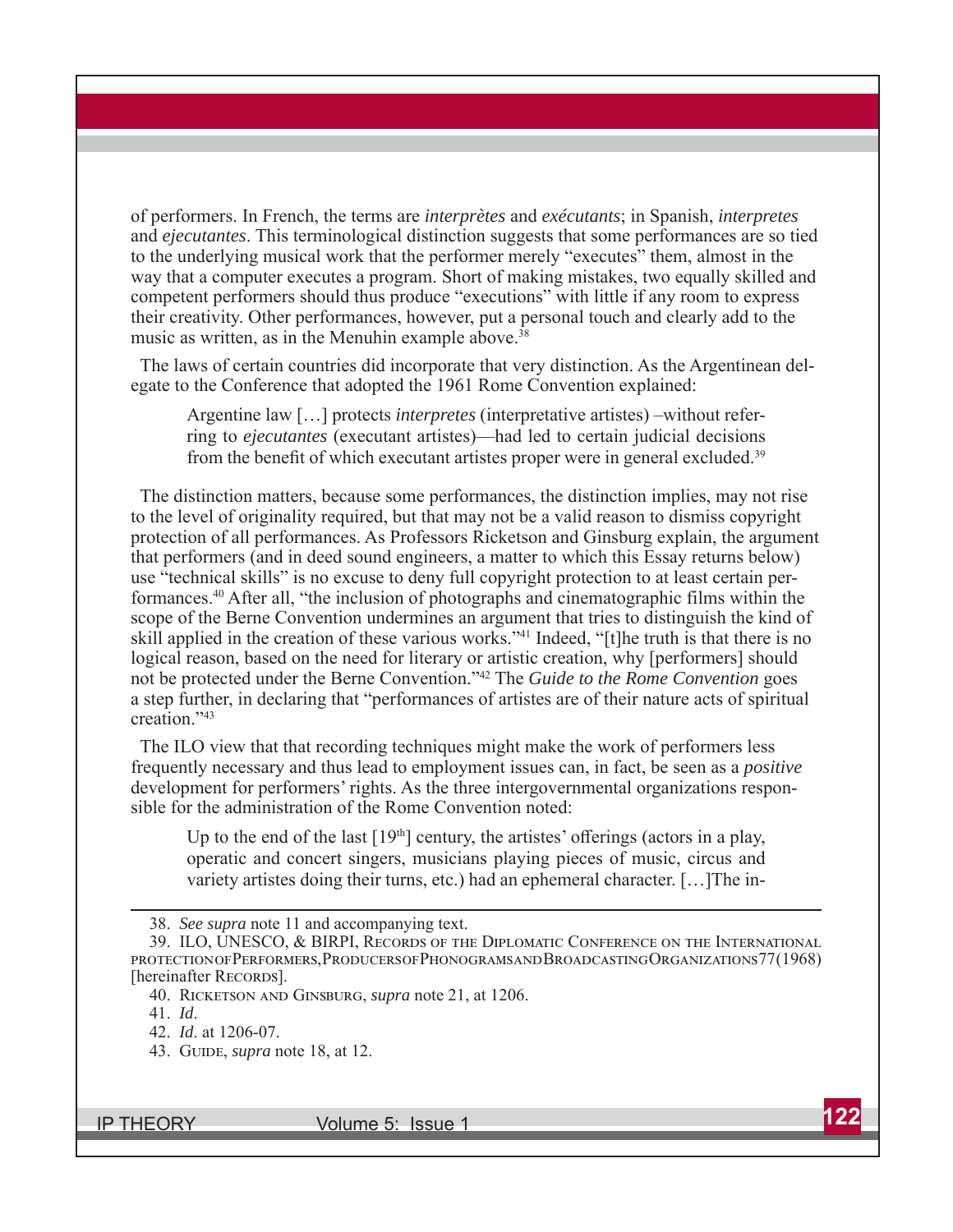vention of the gramophone, cinematography and radio, and their spread to an ever-wider public at the beginning of the  $20<sup>th</sup>$  century, revolutionized the ways in which authors were able to publicize their work.<sup>44</sup>

Recording techniques allowed performances the possibility of fixation, and hence, a relative degree of permanency. In this, they joined songwriters and composers who had long enjoyed the ability to use paper and pen to fix their work.

Still, in the end, performers were moved to the Rome Convention "hotch-potch" of norms, together with two other categories of right holders, namely sound recording (phonogram) makers and broadcasting organizations. 45 This arguably demotes performers vis-a-vis authors, but also puts them all on the same footing in determining whether their contribution is original or not.46

#### *C. Rome and Beyond*

In part because the United States had issues with rights being recognized for performers and broadcasters, a separate convention, the Phonograms (or Geneva) Convention of 1971, was signed 10 years later.<sup>47</sup> This convention only protects the rights of the makers of a sound recording. The United States joined in 1974–after the introduction of sound recordings protection under federal copyright law.<sup>48</sup> The United States never joined Rome.<sup>49</sup>

Since 1961, three major instruments have been adopted that affect the protection of performers. First, the TRIPS Agreement provides that in respect to a fixation of their performance on a phonogram,

performers shall have the possibility of preventing the following acts when undertaken without their authorization: the fixation of their unfixed perfor-

47. *Convention for the Protection of Producers of Phonograms Against Unauthorized Duplication of Phonograms* (Geneva), Oct. 29, 1971, 25 U.S.T. 309 (1971). It took effect in the United States on March 10, 1974.

48. Congress extended federal copyright protection to sound recordings on February 15, 1972. *See* Dowling v. United States, 473 U.S. 207, 211 n. 4 (1985)..

49. On the problems that the United States had with the protection of performers under a "neighboring rights" regime, see 3 NIMMER ON COPYRIGHT,  $\S$  8E.01[A]. There have been many calls for the United States to join Rome. *See e.g.*, Bonnie Teller, Note, *Toward Better Protection of Performers in the United States: A Comparative Look at Performers' Rights in the United States, Under the Rome Convention And in France, 28 COLUM. J. TRANSNAT'L L. 775 (1990).* 

<sup>44.</sup> *Id*. at 9.

<sup>45.</sup> The expression is used in *id*. at 12.

<sup>46.</sup> Much has been said in this context about Article 1 of the Rome Convention, which provides that "[p]rotection granted under this Convention shall leave intact and shall in no way affect the protection of copyright in literary and artistic works. Consequently, no provision of this Convention may be interpreted as prejudicing such protection." *Rome Convention*, *supra* note 19, art. 1.Whether that Article actually establishes a hierarchy of norms between copyright and related rights is highly debatable but there is no room to fully explore the issue here.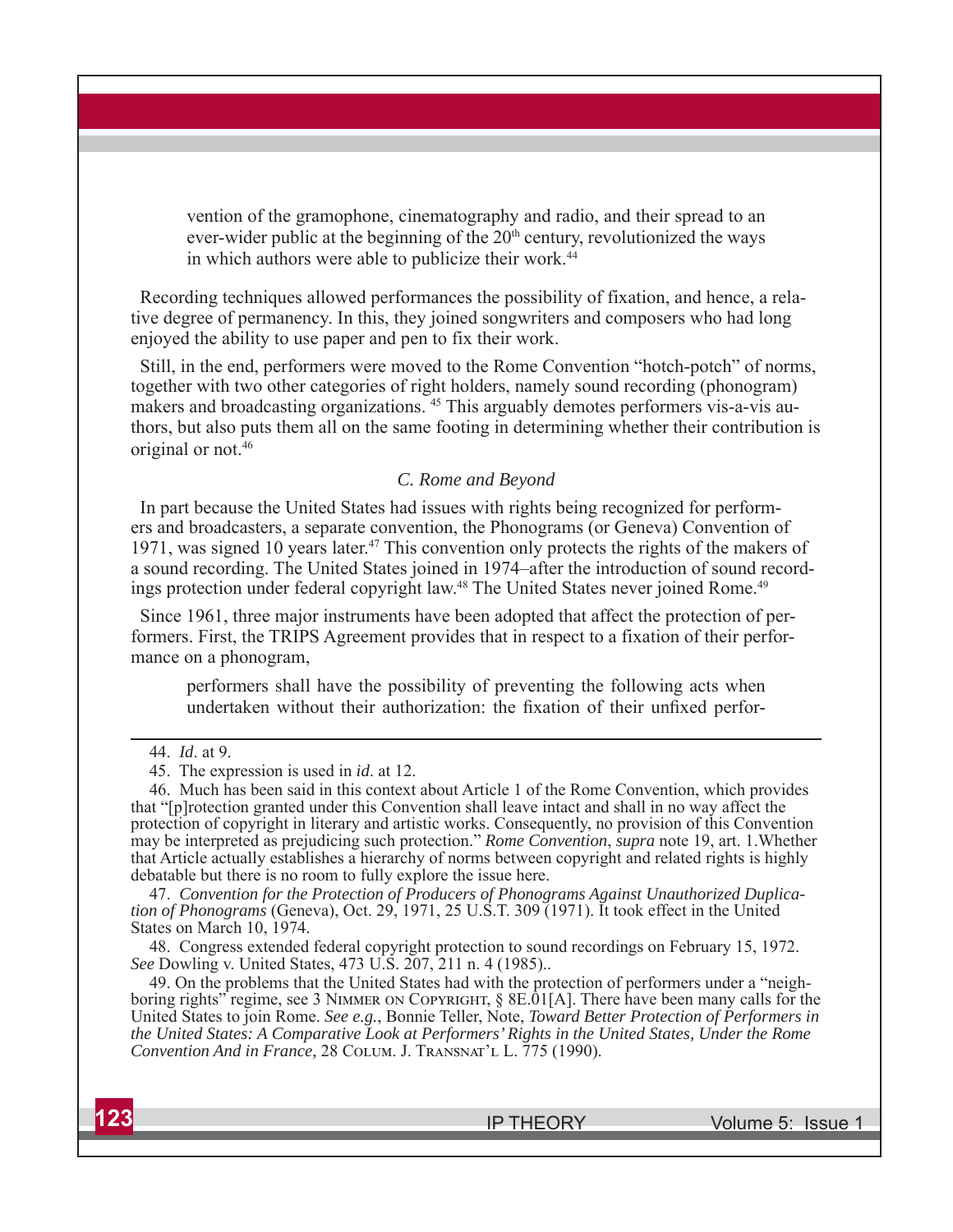mance and the reproduction of such fixation. Performers shall also have the possibility of preventing the following acts when undertaken without their authorization: the broadcasting by wireless means and the communication to the public of their live performance.<sup>50</sup>

This requires WTO members to adopt an anti-bootlegging provision, and one was indeed incorporated into US law when the United States joined the WTO in 1995. 51

With a second new instrument added to the mix, namely the 1996 *WIPO Performances and Phonograms Treaty*, performers now have most of the rights that authors enjoy under Berne, including a moral right, at least for countries party to the WPPT.<sup>52</sup> The WPPT singles out two of the three Rome categories (performers and record producers). A possible treaty on the third Rome category (broadcasters) is currently under consideration at WIPO.53

The third and last post-Rome instrument is the much more recent Beijing Treaty.<sup>54</sup> It provides a series of rights specifically for audiovisual performers (actors) who were abandoned by Rome once they had consented to a fixation of their performance.<sup>55</sup> The performers' rights contained in the Beijing Treaty include a right to authorize the fixation of direct and indirect reproduction of their performances.<sup>56</sup> The Treaty also provides, however, that a

Contracting Party may provide in its national law that once a performer has consented to fixation of his or her performance in an audiovisual fixation, the exclusive rights of authorization provided for in Articles 7 to 11 of this Treaty

52. WIPO Performances and Phonograms Treaty, 36 I.L.M. 76 (Geneva, 1997) (S. Treaty Doc. No. 05-17) [hereinafter WPPT]. Art. 5 of the WPPT provides that "[i]ndependently of a performer's economic rights, and even after the transfer of those rights, the performer shall, as regards his live aural performances or performances fixed in phonograms, have the right to claim to be identified as the performer of his performances, except where omission is dictated by the manner of the use of the performance, and to object to any distortion, mutilation or other modification of his performances that would be prejudicial to his reputation.") This language can be compared to Art.  $6(b)$  of the Berne Convention, which provides a moral right for authors. 93 countries were party to the WPPT as of August 2014. *See* WIPO, *Contracting Parties > WIPO Performances and Phonograms Treaty*, *available at* http://www.wipo.int/treaties/en/ShowResults.jsp?lang=en&treaty\_id=20.

53. *See* WIPO, *Broadcasting Organizations*, *available at* http://www.wipo.int/copyright/en/activities/broadcast.html

54. WIPO, *Beijing Treaty on Audiovisual Performances*, June 24, 2012, *available at* http:// www.wipo.int/treaties/en/text.jsp?file\_id=295837 [hereinafter *Beijing Treaty*]. For a discussion, *see* David Lange, *From Berne to Beijing: A Critical Perspective*, 16 VAND. J. ENT. & TECH. L. 1 (2013).

55. *See supra* note 36.

56. *Beijing Treaty*, *supra* note 55, arts. 6 and 7.

<sup>50.</sup> *TRIPS Agreement*, *supra* note 18, art 14.1.

<sup>51.</sup> Uruguay Round Agreements Act, § 4809, 108 Stat. at 4973-81 (1994) (Pub. L. No. 103-465, § 314). The provision is contained in 17 U.S.C. § 1101(c) (1994). For a discussion, *see* 3 NIMMER ON COPYRIGHT, § 8E.02 and § 8E.03[C][1]. *See also* MARSHALL A. LEAFFER, UNDERSTANDING COPYRIGHT LAW § 12.04[A], at 375-76 and n.20 (2d ed. 1995).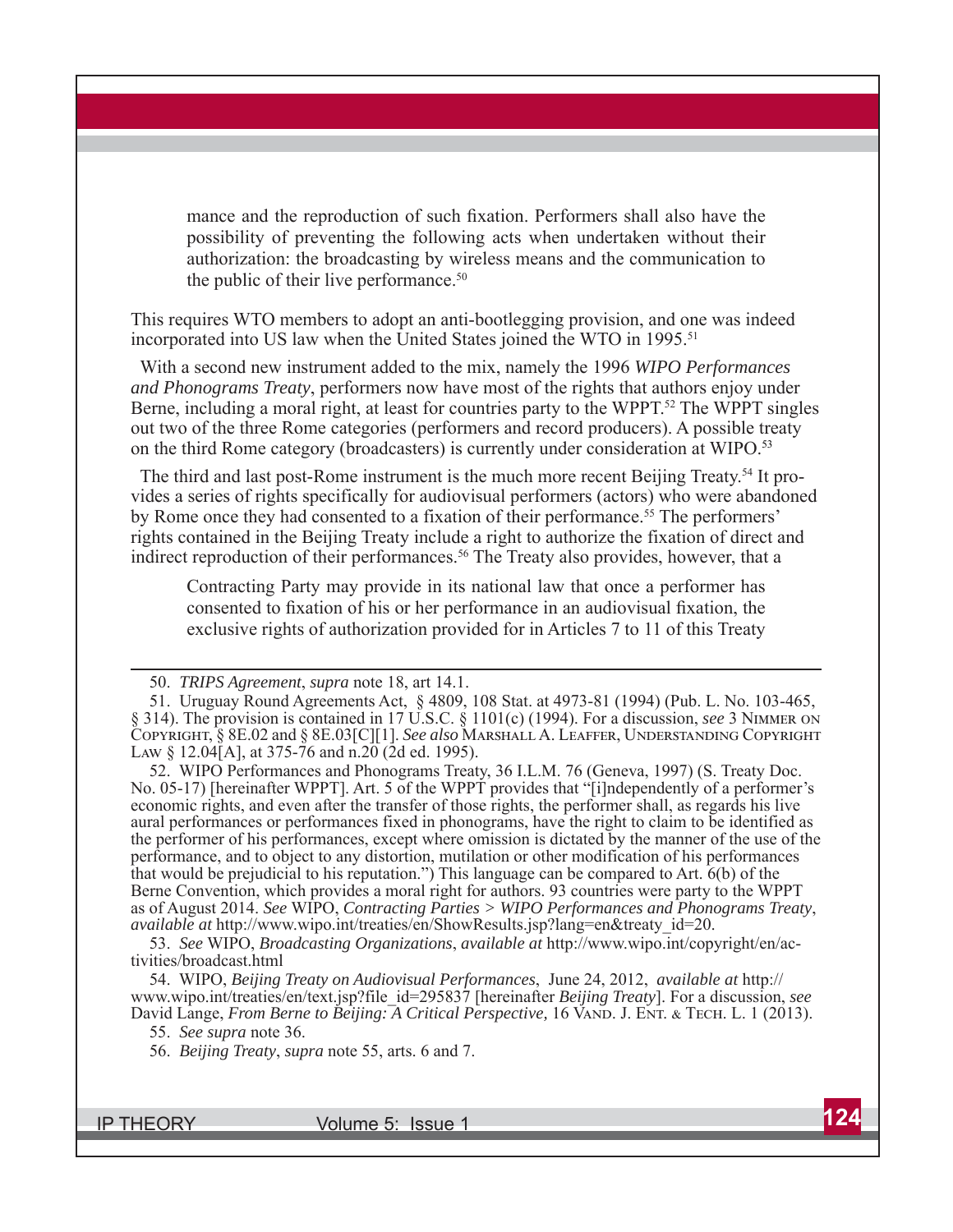shall be owned or exercised by or transferred to the producer."<sup>57</sup>

## **III. RELATED RIGHTS IN THE UNITED STATES**

The difficulty in squeezing the United States in a related rights regime is not hard to understand historically. The reasons not to adopt such a regime today do appear less convincing than they once were, however. Let us examine the usual objections and critiques.

#### *A. Common Law Jurisdictions and Related Rights*

The Rome Convention has not historically been particularly friendly to common law jurisdictions. Indeed, as WIPO itself has noted:

The number of countries party to the Rome Convention has grown slowly. One of the main reasons for the limited adherence was the fact that countries following a common law tradition were not interested in acceding to the Convention since they were of the view that phonograms and broadcasts were already eligible for copyright protection.<sup>58</sup>

The historical record supports this view. The Convention was adopted in 1961. Yet the following table shows that common law jurisdictions were late to join:

| Country        | Date of Accession |
|----------------|-------------------|
| Australia      | June 30, 1992     |
| Canada         | March 4, 1998     |
| Jamaica        | October 27, 1993  |
| Nigeria        | July 29, 1993     |
| United Kingdom | October 30, 1963  |

Date of Accession<sup>59</sup>

Not just the United States but other relatively important common law jurisdictions such as New Zealand and South Africa are not party to the Convention.<sup>60</sup>

The exception to the rule seems to be the United Kingdom which, as the above table shows, joined early on in 1964. History reveals here again, however, the difficulty at hand.

60. *See id.*

<sup>57.</sup> *Id*. art. 12(1).

<sup>58.</sup> WIPO, GUIDE TO THE COPYRIGHT AND RELATED RIGHTS TREATIES ADMINISTERED BY WIPO 8 (2003).

<sup>59.</sup> *See id.* (WIP*O, Contracting Parties > Rome Convention, available* at http://www.wipo.int/ treaties/en/ShowResults.jsp?lang=en&treaty\_id=17. The treaty enters into force three months after accession.)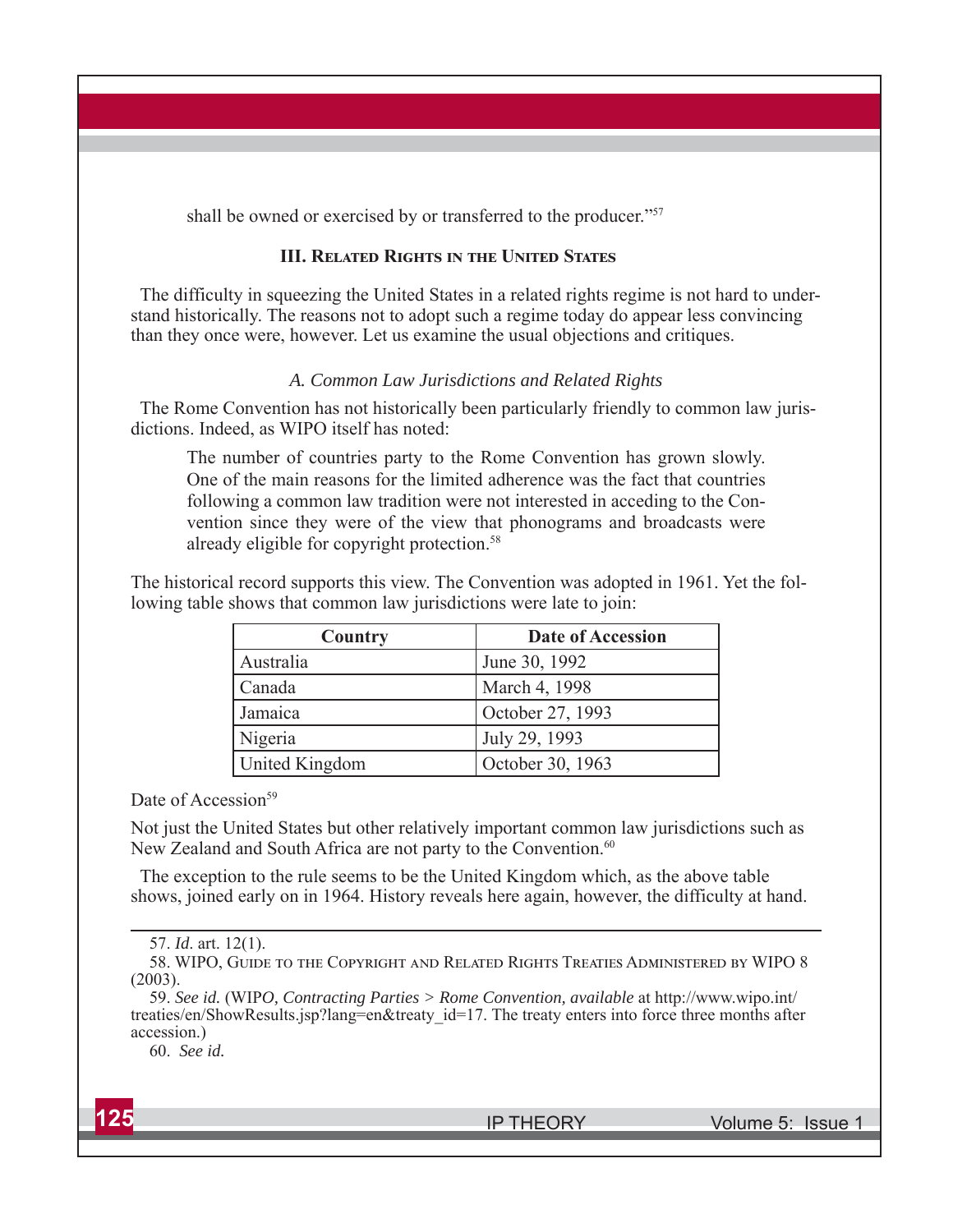The United Kingdom negotiated not to introduce performers' rights as separate from copyright and protected performers against bootlegging under criminal law. This explains why both the Rome Convention and the TRIPS Agreement do not provide exclusive rights against unauthorized fixation of performances but rather only a "possibility of preventing" them. 61 The reticence is understandable because adopting a related rights regime may be seen as an admission that sound recordings and performances are not (necessarily) copyrighted works. Yet, adaptation is possible as most common law jurisdictions now protect performers under a related rights regime.<sup>62</sup>

Would adaptation by the United States be harder than joining Berne, which required abandoning mandatory formalities and introducing a (very limited) moral right?63 The United States has already ratified a treaty requiring moral rights for performers, and the Rome Convention is more lax than Berne on the subject of formalities, as it allows for the imposition of a marking requirement, namely the *®* notice. <sup>64</sup>

#### *B. The United States Position on the Rome Convention*

The United States Copyright Act does not officially recognize a related rights category. Sound recordings are copyrighted works.<sup>65</sup> In practice, however, there are three levels of copyright in the statute: (1) a full (Berne level) copyright for authors of certain works of the visual arts, which benefit from the rights in 17 U.S.C. §§ 106 and 106A; (2) a set of copyright rights which is more or less the equivalent of Berne economic rights for all works not affected by section 106A and other than sound recordings; $^{66}$  and (3) a "related right-like"

61. *Rome Convention*, *supra* note 19, art. 7(1); *TRIPS Agreement*, *supra* note 19, art. 14.1. This was recognized in the RECORDS, *supra* note 39, at 43 ("[I]t was understood that tis expression was used in order to allow counties like the United Kingdom to continue to protect performers by virtue of criminal statutes.").

62. To take an example from a jurisdiction mentioned in the table, in Australia, see *Copyright Act 1968* , ss 89-92 (Austl.), which protects rights in sound recordings as "*subject-matter, other than works,* in which copyright subsists" (emphasis added).

63. *See* Jane C. Ginsburg & John M. Kernochan, *One Hundred and Two Years Later: The U.S. Joins the Berne Convention*, 13 COLUM.-VLA J. L. & ARTS 1, 2-8 and 15-16 (1988).

64. On moral rights in the WPPT, see WPPT, *supra* note 52. On formalities, see *Rome Convention*, *supra* note 19, art. 11 (which provides in part "[i]f, as a condition of protecting the rights of producers of phonograms, or of performers, or both, in relation to phonograms, a Contracting State, under its domestic law, requires compliance with formalities, these shall be considered as fulfilled if all the copies in commerce of the published phonogram or their containers bear a notice consisting of the symbol ℗, accompanied by the year date of the first publication, placed in such a manner as to give reasonable notice of claim of protection.")

65. Under 17 U.S.C. § 101, "sound recordings" are works that result from the fixation of a series of musical, spoken, or other sounds, but not including the sounds accompanying a motion picture or other audiovisual work, regardless of the nature of the material objects, such as disks, tapes, or other phonorecords, in which they are embodied. 17 U.S.C. § 102(a) defines "works of authorship:" as including sound recordings.

66. 17 U.S.C. § 106A was added by § 5089 of the Visual Artists Rights Act of 1990, 104 Stat. at 5128 (Pub. L. No. 101-650).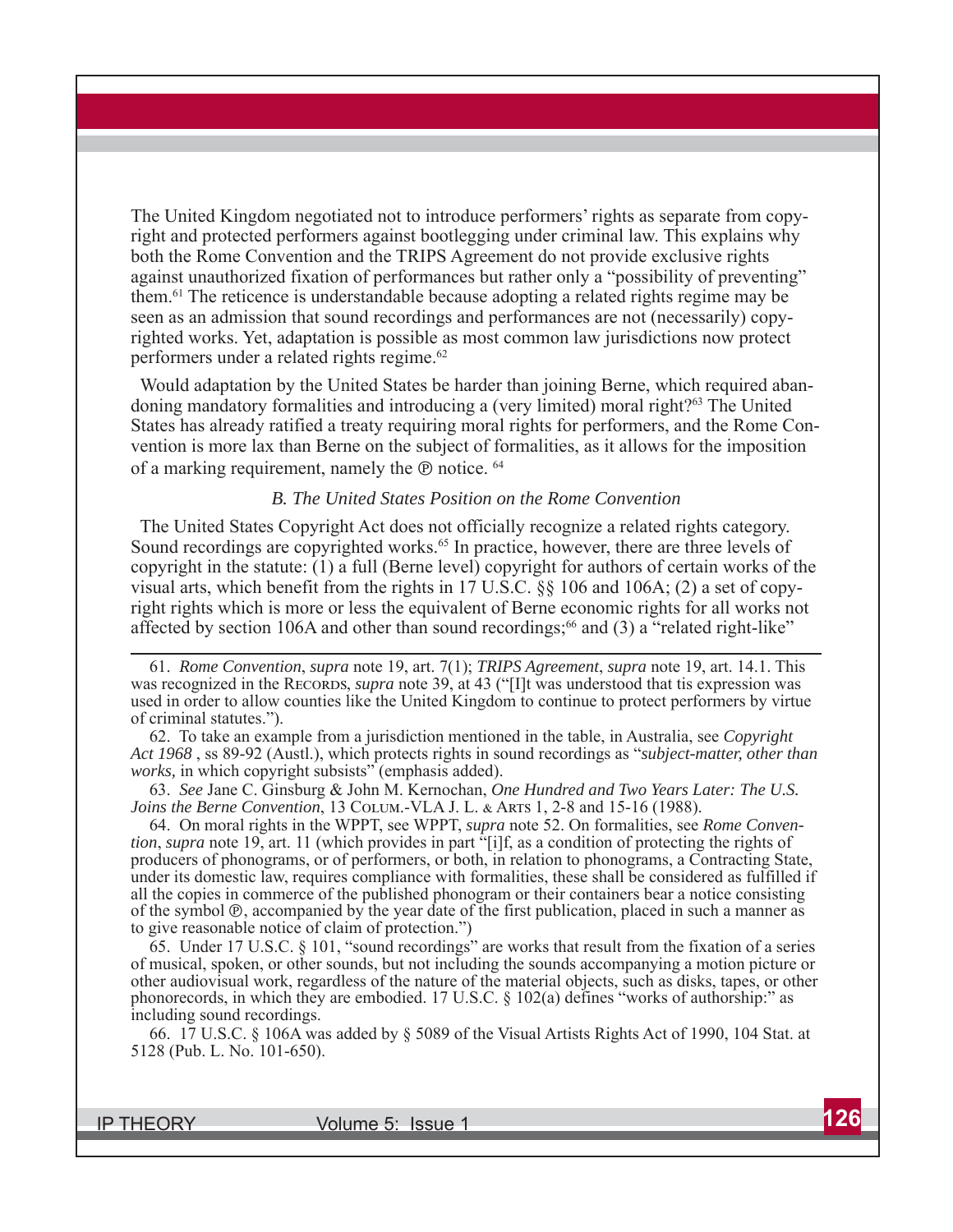right for sound recordings with some of the section 106 rights (that is, excluding public performance), defining the reproduction right specifically for sound recordings in section 114(b) and adding the right in digital audio transmissions. $67$ 

Performances are not protected as works. Performers are mentioned twice in the Copyright Act, namely as holders of the anti-bootlegging right added in implementing the TRIPS Agreement,<sup>68</sup> and in the right to receive a set percentage of the monies collected by the collective designated to operate the digital audio transmission compulsory license (for certain non-interactive transmissions), namely SoundExchange, Inc.<sup>69</sup> The unauthorized fixation of performances may have been captured not under copyright but under the right of publicity, at least in certain states.70

Then there are a number of constitutional law issues that this Essay will not address, including whether the anti-bootlegging statute is in fact validly adopted under the Copyright and Patent Clause.<sup>71</sup> For our purposes, what matters is that performers have no spate statutory right under US copyright law except in the anti-bootlegging context. Audiovisual performers are in a more difficult situation because the work-for-hire doctrine applies to  $\text{them}$ <sup>72</sup>

A final note on the Rome Convention's impact in the United States. Failure of the United States to adhere has cost US performers and industry tens of millions of dollars in remu-

67. 17 U.S.C. § 106 provides exclusive rights in sound recordings, including a digital audio transmission right, but not a full public performance right due to the exclusion of sound recordings in section 106(4). Under 17 U.S.C. § 114(b), sound recording copyright holders' exclusive rights are defined as including: (1) the right to duplicate the sound recording in the form of phonorecords or copies that directly or indirectly recapture the actual sounds fixed in the recording; (2) the right to prepare a derivative work in which the actual sounds fixed in the sound recording are rearranged, remixed, or otherwise altered in sequence or quality; and (3) the right to distribute copies or phonorecords of the copyrighted work to the public by sale or other transfer of ownership, or by rental, lease, or lending.

68. *See supra* note 51 \*\* 61 \*\*.

69. SoundExchange administers the performer and producer rights in noninteractive digital transmissions of sound recordings under a compulsory license (17 U.S.C.  $\S$  114(e)(1) (2006).) and rates fixed by royalty judges, a system administered by the Copyright Office of the United States with an exemption from antitrust rules. For a discussion, *see* Daniel Gervais, *The Landscape of Collective Management Schemes, 34 COLUM. J. L & ARTS 591, 597 and 608 (2011).* 

70. Zacchini v. Scripps-Howard Broadcasting Co., 433 U.S. 562 (1977) (applying the Ohio right of publicity).

71. The fact that the protection applies to unfixed performances and is not limited in time led one court to question its validity. *See* United States v. Martignon, 346 F. Supp. 2d 413 (S.D.N.Y. 2004) at 424-25; vacated and remanded by 492 F.3d 140 (2d Cir. 2007). The Second Circuit vacated and remanded, finding the anti-bootlegging provision validly adopted under the Commerce Clause. The Eleventh Circuit upheld the constitutionality of the provision in United States v. Moghadam, 175 F.3d 1269 (11th Cir. 1999).

72. Apparently even professional athletes can be considered workers-for-hire in that context. *See* Baltimore Orioles, Inc. v. Major League Baseball Players Assoc. 805 F.2d 663, 670 (7th Cir. 1986).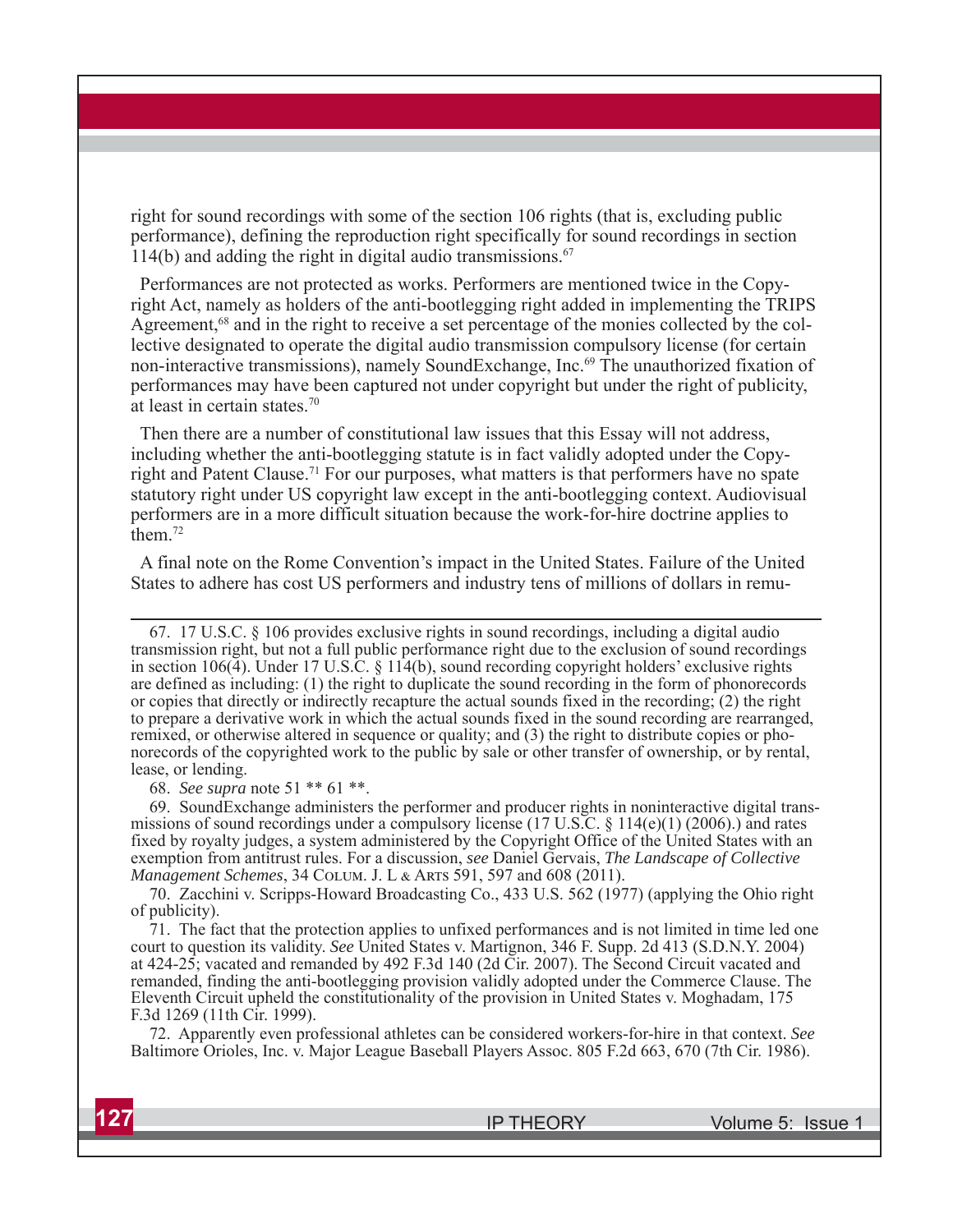neration paid for the broadcasting of sound recordings that are not paid to United States rights holders because the Rome Convention and TRIPS allow reciprocity in this regard as opposed to the usual standard of nondiscrimination against foreign nationals known as national treatment. 73 To obtain the remuneration from Rome Convention members, the United States would have to ratify the Convention and establish a remuneration for the broadcasting of sound recordings. Many bills have been tabled in Congress, but opposition is fierce.<sup>74</sup>

*C. Originality of Performances in the United States*

#### 1. Sound recordings

Is the US statute stuck in its own contradiction(s) here? Treating a sound recording or a movie as a full copyrighted work means that it must be original.<sup>75</sup> In the case of a sound recording, originality can follow from the studio engineer's work, the producer's input and from the performance (of the main performers and possibly also the background performers).76 That seems, to the Author at least, as an exhaustive list. The producer may be there mostly on a financial level, but some producers do make suggestions that pass the originality threshold.77 In discussing one of the highest grossing albums of all time, Michael Jackson's *Thriller*, Mark Jaffe noted:

Anyone who purchased the album would associate Thriller with Jackson, the star attraction with the distinctive vocals. But the album was produced by a superstar in his own right, Quincy Jones . . . [who] supervised the recording session, vocal arrangements, rhythm arrangements, and musicians.<sup>78</sup>

A producer may make "suggestions"; general suggestions face a copyrightability or perhaps more precisely an authorship policy issue, however.<sup>79</sup> One could argue that the producer is

73. *Rome Convention*, *supra* note 19, art. 16(1)(a). *See* Emery Simon, *GATT and NAFTA Provisions on Intellectual Property*, 4 FORDHAM INTELL. PROP. MEDIA & ENT. L.J. 267, 278 (1993).

74. *See* William Henslee, *What's Wrong With U.S.?: Why The United States Should Have a Public Performance Right for Sound Recordings, 13 VAND. J. ENT. & TECH. L. 739, 749 (2011) ("Since* the 1995 Sound Recording Act, both the 110th and 111<sup>th</sup> Congresses have introduced the Performance Rights Act, which would grant a royalty for all performances of sound recordings. Both attempts failed to make it to the House and Senate floors for a vote after passing in Committee." (Notes omitted)).

75. *See supra* notes 3 and 4 and accompanying text.

76. *See* Mark H. Jaffe, Note, *Defusing the Time Bomb Once Again – Determining Authorship in*  a Sound Recording, 53 J. COPYRIGHT SOC'Y U.S.A. 139 (2006); and Phil Hill, Note, *Fix it in the Mix: Disaggregating the Record Producer's Copyright*, 26 HARV. J.L. & TECH. 325 (2012).

77. \*\*\*\_\_\_\_\_\_\_\_\_\_\_\_\_\_\_\_\_\_\_\*\*\*

78. Jaffe*, supra* note 77, at 601-02.

79. *See* Aalmuhammed v. Lee, 202 F.3d 1227, 1235 (9th Cir 2000) ("What Aalmuhammed's evidence showed, and all it showed, was that, subject to Spike Lee's authority to accept them, he made very valuable contributions to the movie. That is not enough for co-authorship of a joint work.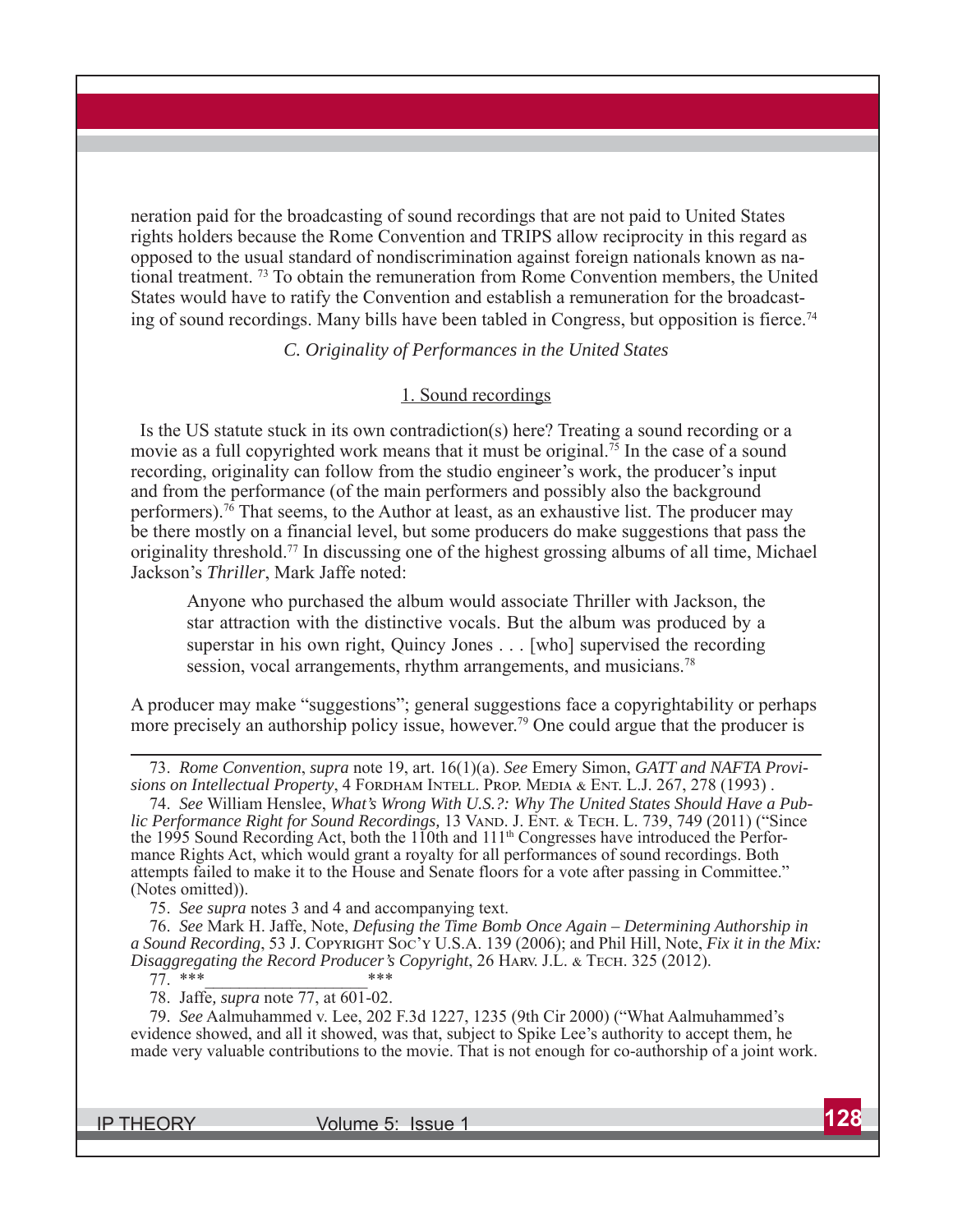not unlike the maker of a collective work such as a periodical, where authorship belongs to the "organizer." The statute defines collective works as works, "such as a periodical issue, anthology, or encyclopedia, *in which a number of contributions, constituting separate and independent works in themselves*, are assembled into a collective whole."<sup>80</sup> One would have to see each contribution to the recording (performances, sound engineer, etc., as independent works).

Another version sees sound recordings as compilations, namely when the contribution is made to an album, which would then likely exclude singles. 81 It also seems that the compilation of tracks by a single artist does not fit the policy purpose of "compilations." Indeed, the word "compilation" is used in music often to describe an album with (typically pre-existing) recordings from several different sources.<sup>82</sup> As an alternative to this second version, it has been argued that the individual songs are works specially ordered or commissioned by the record company.83 The industry may have had some doubts about this theory because in 1999 it convinced Congress to add sound recordings to the list of works that can be madefor-hire.<sup>84</sup> This caused an uproar and Congress withdrew the provision less than a year later.<sup>85</sup>

The Constitution establishes the social policy that our construction of the statutory term 'authors' carries out. The Founding Fathers gave Congress the power to give authors copyrights in order '[t]o promote the progress of Science and useful arts.' Progress would be retarded rather than promoted, if an author could not consult with others and adopt their useful suggestions without sacrificing sole ownership of the work.")

80. 17 U.S.C. § 101 (emphasis added).

81. 17 U.S.C. § 101 defines compilations as works "formed by the collection and assembling of preexisting materials or of data that are selected, coordinated, or arranged in such a way that the resulting work as a whole constitutes an original work of authorship." The statute adds that the term "compilation" includes collective works. *See* Jessica Johnson, Note, *Application of the Copyright Termination Provision to the Music Industry: Sound Recordings Should Constitute Works Made for Hire,* 67 U. MIAMI L. REV. 661, 673-74 (2013) ("[I]n cases where an artist is contracted for the completion of a 'single', this intent to use the recording in a collective work is not present, destroying the argument. Even if the single were to end up in an album later in time, the fact that it was not initially recorded with that purpose in mind causes it to fall outside of the statutory definition.")

82. For example the album "20 Greatest Hits 1963 Original Artists," described by the court in Kings Records, Inc. v. Bennett, 438 F. Supp. 2d 812 (M.D.Tenn. 2006). This seems to be supported by the Copyright office, which, in the instructions on the registration of sound recordings, notes the following: "If the claim extends only to the *compilation of preexisting sound recordings*, give the year in which the compilation was fixed." Copyright Office, *Circular 56: Copyright Registration for*  Sound Recordings, U.S. COPYRIGHT OFFICE at 3 (2014), *available at* http://copyright.gov/circs/circ56. pdf (emphasis added).

83. *See* Johnson*, supra* note 81, at 674-76.

84. *See* Entertainment Law Reporter, *Congress Repeals 1999 Copyright Act Amendment Making Sound Recordings Eligible to be Classified as "Works Made for Hire"; Pre-Amendment Status Quo Is Restored, Without Prejudice to Prior Positions of Recording Artists or Record Companies,* 22 No. 6 ENT. L. REP. 8 (2000).

85. Work Made for Hire and Copyright Corrections Act of 2000, H.R. 5107, 106th Cong. (2d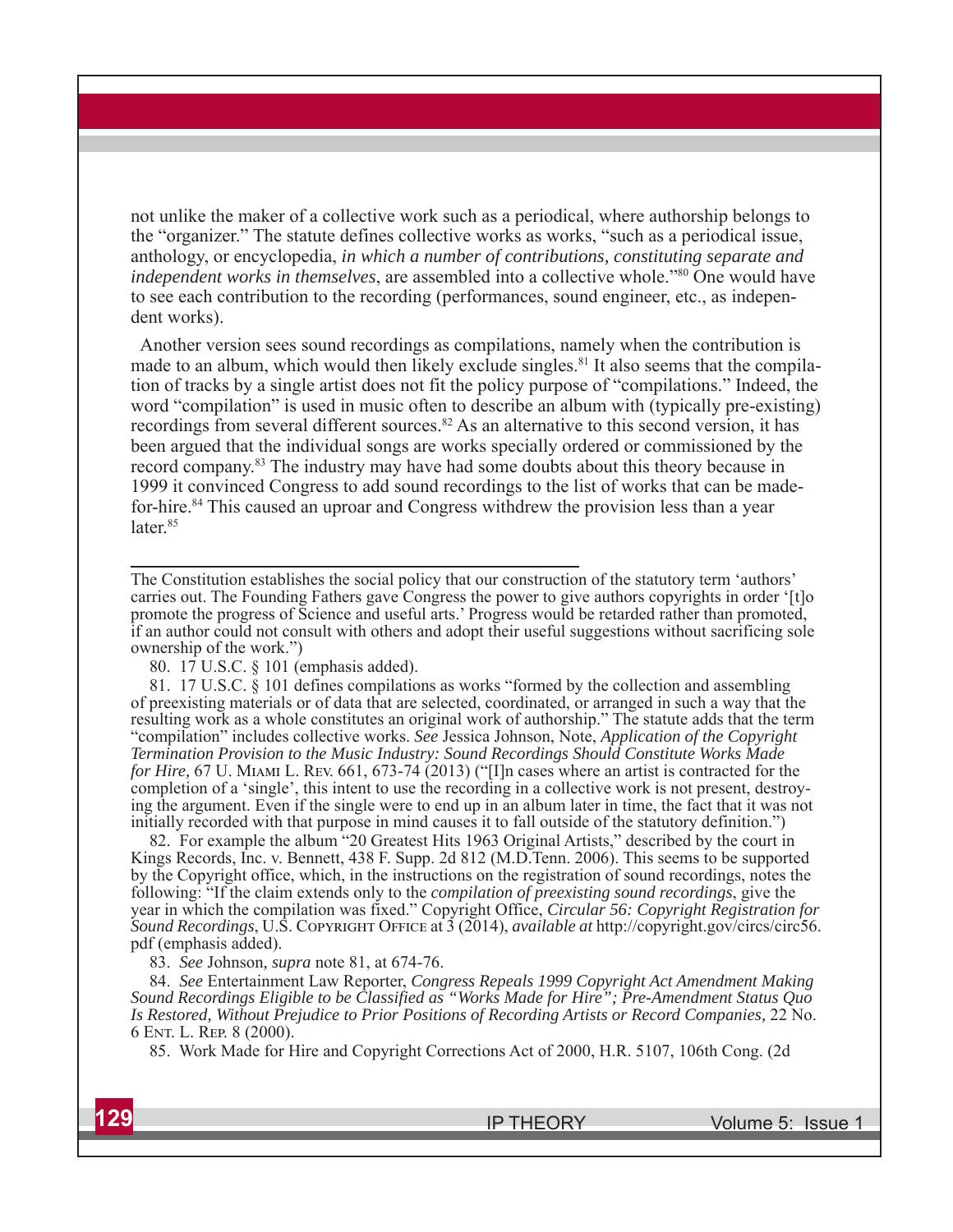Either version of that theory would allow sound recordings to be considered as works made-for-hire.<sup>86</sup> That interpretation of the statute is, not surprisingly, supported by a number of players in the recording industry.<sup>87</sup> Some commentators see the simple fact of the 1999 amendment as an admission, however, or at least an interpretive direction, that sound recordings are not works made-for-hire despite the careful congressional language of the repeal. 88 Be that as it may, the need for originality for all copyrighted works persists.

Sound engineers are highly skilled. Their work is important. Is it copyrightable? There are three types of contributions to be considered.89 The recording engineer is responsible for the actual recording session, where he captures the artist's performances. This process involves selecting and placing the microphones correctly. This type of technical work is not likely to make a creative contribution. The mix engineer is responsible for compiling the recorded sound into a final product. This involves adjusting volume levels, creating sound effects, etc. Finally, the mastering engineer is responsible for perfecting the sound and making minor improvements to the overall recording by making subtle frequency adjustments and adding effects. The last two categories of engineers may well make "creative contributions."90

The industry seems to agree. The Recording Academy defines an engineer for the purposes of Grammy Award as a

person is present in the recording studio or at the location recording and is responsible for the process of recording and/or mixing a project as well as technical issues and decisions. He or she operates (or oversees the operation of) the equipment during the recording process and makes creative and aesthetic choices in order to realize the sound and concepts the artist and producer envision."<sup>91</sup>

Sess. 2000).

<sup>86.</sup> *See* 17 U.S.C. § 101 ("work made for hire") ("A 'work made for hire' is . . . a work specially ordered or commissioned for use as a contribution to a collective work . . .") (omissions added).

<sup>87.</sup> *See* Jerome N. Epping, Jr., Comment, *Harmonizing the United States and European Community Copyright Terms: Needed Adjustment or Money for Nothing?*, 65 U. CIN. L. REV. 183, 198  $(1996).$ 

<sup>88.</sup> *See* Kathryn Starshak, *It's the End of the World as Musicians Know It, or Is It? Artists Battle the Record Industry and Congress to Restore Their Termination Rights in Sound Recordings, 5*1 DEPAUL L. REV. 71 (2001).

<sup>89.</sup> The Author is most grateful to Alandis Brassel (J.D. Vanderbilt, 2014), a sound engineer, for explaining the roles of the various engineers involved in the production of sound recordings.

<sup>90.</sup> *See* DONALD S. PASSMAN, ALL YOU NEED TO KNOW ABOUT THE MUSIC BUSINESS 131 (8<sup>th</sup> ed. 2012) ("Closely akin to producers are mixers . . . [.] Basically, these folks take the multitracks and throw them into a blender to produce a mystical potion of sublime music. Great mixers can make a huge difference in the success of a record[.]").

<sup>91.</sup> *Engineer: GRAMMY® Award Eligibility Crediting Definitions*, at 2, *available at* http://www. grammy.org/files/pages/Engineer\_Definitions.pdf.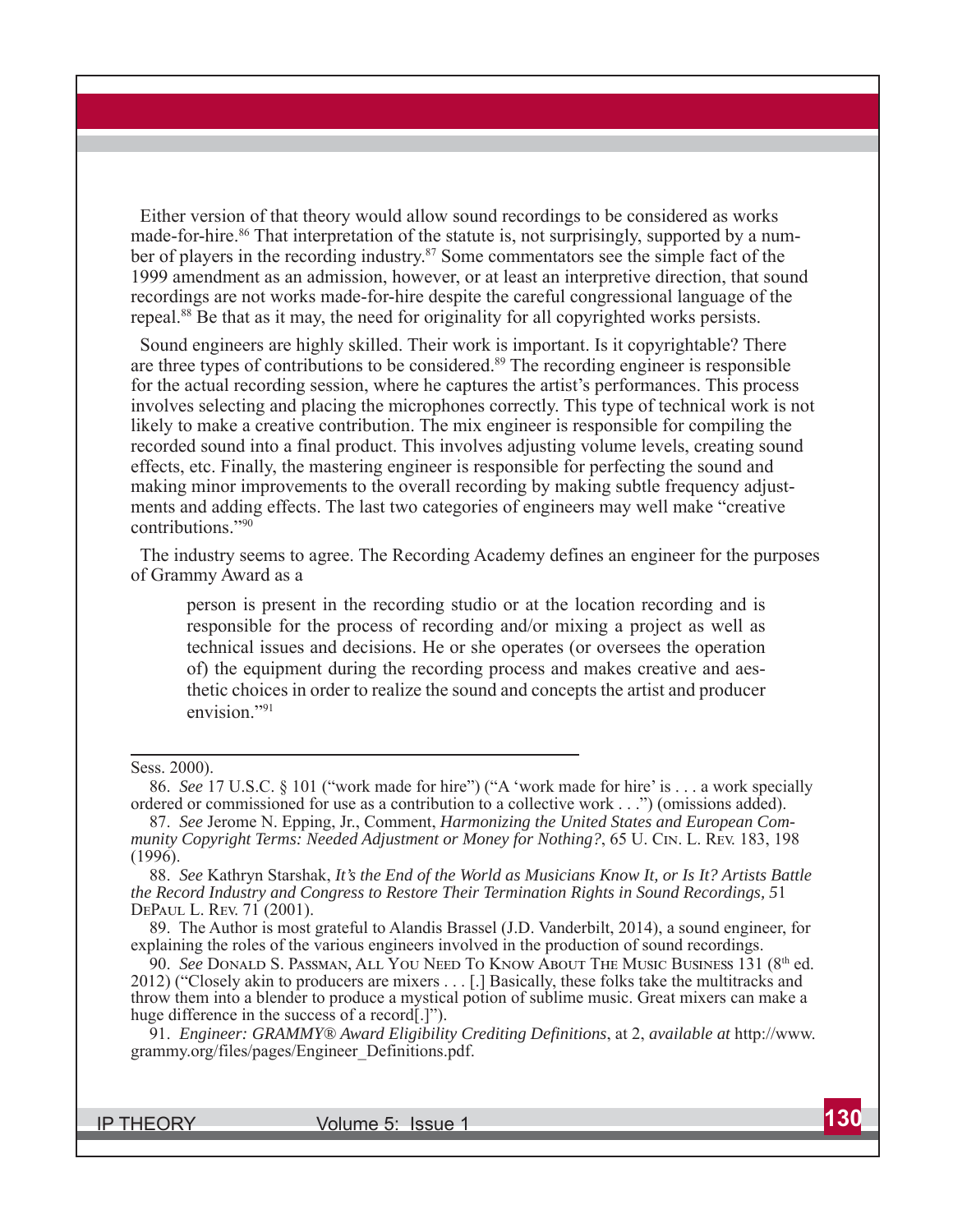The industry practice does not consider engineers generally as authors. If they were, unless the work made for hire doctrine applied – which is doubtful in light of the analysis above – then the industry would face a significant difficulty because engineers rarely, if ever, sign copyright transfer agreements. 92

If performers and perhaps also sound engineers are authors, then they would be in a position to obtain the reversion of any copyright transferred by contract (not work made for hire) 35 years after any transfer that occurred on or after January 1, 1978. <sup>93</sup>

#### 2. Motion pictures

A motion picture is a mix of directing and acting and typically many other contributions, all on the basis of a screenplay. As the Ninth Circuit explained in *Aalmuhammad*, the list of contributors is long:

Who, in the absence of contract, can be considered an author of a movie? . . . [T]that might be the producer who raises the money. Eisenstein thought the author of a movie was the editor. The 'auteur' theory suggests that it might be the director, at least if the director is able to impose his artistic judgments on the film. Traditionally, by analogy to books, the author was regarded as the person who writes the screenplay, but often a movie reflects the work of many screenwriters. Grenier suggests that the person with creative control tends to be the person in whose name the money is raised, perhaps a star, perhaps the director, perhaps the producer, with control gravitating to the star as the financial investment in scenes already shot grows. Where the visual aspect of the movie is especially important, the chief cinematographer might be regarded as the author. And for, say, a Disney animated movie like "The Jungle Book," it might perhaps be the animators and the composers of the music.<sup>94</sup>

In most cases, the many contributions are melded into a single work made for hire whole upon the execution of an agreement to that effect.<sup>95</sup> This eliminates the determination of individual authorship. Contracts between the major studios and the Screen Actors Guild (SAG/AFTRA) and the Screenwriters Guild then apply to determine the sharing rules for certain uses of the film and the splits of receipts from foreign collective management orga-

<sup>92.</sup> This is well described in the film TOM DOWD & THE LANGUAGE OF MUSIC (2003).

<sup>93.</sup> *See* Starshak, *supra* note 88.

<sup>94.</sup> *Aalmuhammad v. Lee*, 202 F.3d at 1232-33 (omission added)

<sup>95. 17</sup> U.S.C. § 101 ("work made for hire") ("A 'work made for hire' is . . . a work specially ordered or commissioned for use . . . as a part of a motion picture or other audiovisual work . . . if the parties expressly agree in a written instrument signed by them that the work shall be considered a work made for hire.") (omissions added).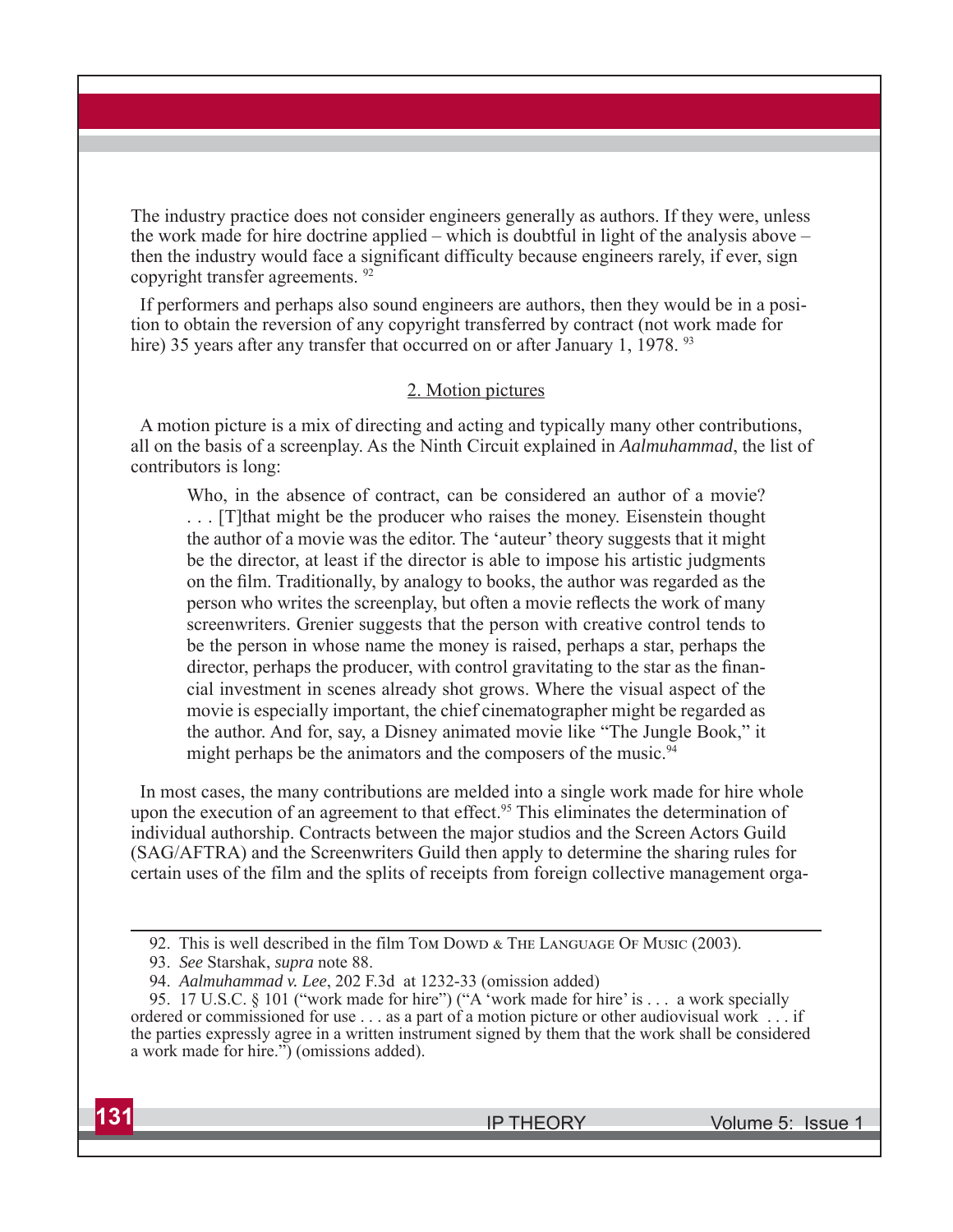nizations that collect private copying levies.<sup>96</sup>

A preexisting screenplay is an easy case: It is a discrete (literary) work.<sup>97</sup> The case is harder for the direction and acting.98 In *Garcia*, the court was correct to say that the plaintiff's performance exhibited the traits of a creative contribution. As with musical performance, there is indeed ample room for creativity in performing a screenplay for lead actors, even while following the director's instructions. Whether the "extras" can then be compared to background singers—to the extent that their room for Feistian creative choices seems more limited strikes the Author as a valid question.

Whether an audiovisual performance is *separately copyrightable* in cases where it is not a work made for hire due to lack of consent is another matter. Under international law, the matter is simple enough: a performer must consent to the fixation under both the Rome Convention and under the Beijing Treaty.99 The impulse that informed the *Garcia* court and its underlying normative heftstrikes me as valid: requiring consent for the fixation to exhaust the performers' rights. In other words, the Ninth Circuit's intuition that (a) an actor should have rights where consent to fixation is in doubt and (b) that her contribution is "creative" are both correct. Unfortunately, because the only vehicle that seemed available under U.S. law is "copyright," the court was more or less compelled to apply *Feist* and the notions

96. *See* Adriane Porcin, *Of Guilds and Men: Copyright Workarounds in the Cinematographic In*dustry 35 HASTINGS COMM. & ENT L.J. 1, 33-34 (2012) (describing the guild arrangements as 'workarounds' the European notion of authorship).

97. As the *Garcia* court also noted. *See Garcia*, 743 F.3d at 1264 ("A screenplay is itself a copyrightable creative work.")

98. The border is often unclear. Choreographies are protected by copyright (and named as such in 17 U.S.C. § 102(a)(4)) but the border between unfixed choreographies and the performance is very fuzzy. Though this is for another article, my intuition is that the border can be drawn using the distinction between imitation and reproduction. I can reproduce a choreography while varying stylistically, as seems to have happened in the Anne Teresa De Keersmaeker v. Beyoncé example. *See* Judith Mackrell, *Beyoncé, De Keersmaeker – And a Dance Reinvented by Everyone*, GUARDIAN, Oct. 9. 2013, *available at* http://www.theguardian.com/stage/2013/oct/09/beyonce-de-keersmaekertechnology-dance. By contrast, one can imitate but not "reproduce" Clark Gable's performance in *Gone with the Wind*. This is of course an issue that would need much more in depth treatment.

99. *See supra* notes 36 and 54 and accompanying text. As of this writing (August 2014), as explained in Part II D above, it is unlikely that the United States will ratify Rome. Whether the Beijing Treaty will be ratified is unclear. *See* Hannibal Travis, *WIPO and the American Constitution: Thoughts on a New Treaty Relating to Actors and Musicians, 16 VAND. J. ENT. & TECH. L. 45 (2013)* (arguing that changes to United States law required to comply with the treaty might violate the First Amendment and other aspects of the Bill of Rights).